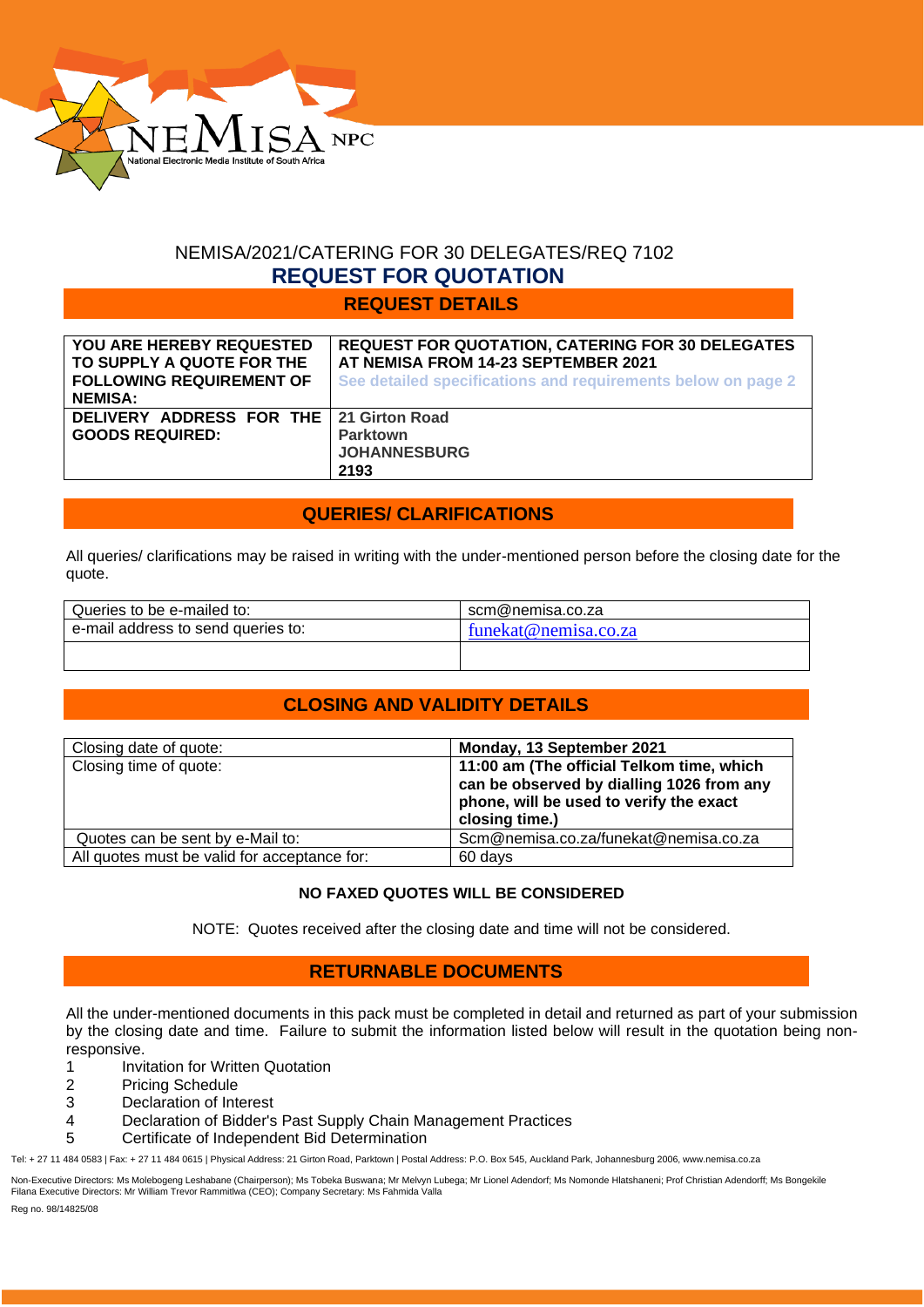- 6 Valid BBBEE Certificate<br>7 Valid Tax Clearance
- 7 Valid Tax Clearance<br>8 Preferential Procurer
- 8 Preferential Procurement Claim Form in terms of the Preferential Procurement Regulation,2017
- 9 It is a requirement that all suppliers/ services providers to NEMISA shall be registered on the National Treasury Central Supplier Database (CSD). Respondents are therefore required to be registered as a supplier on the CSD when submitting a quote. For registration, the CSD website can be accessed on the following link: <http://ocpo.treasury.gov.za/Pages/default.aspx>

Respondents must submit proof of their registration on the CSD, or if not yet registered, provide proof of their application to be registered, with their quote.

# **GENERAL INSTRUCTIONS**

This Request for Quote is subject to the General Conditions of Contract (GCC) that the provider accepts, when submitting a quote. The GCC is available from the Treasury website and can be accessed by clicking on the following link:

<http://www.treasury.gov.za/divisions/ocpo/sc/GeneralConditions/General%20Conditions%20of%20Contract.pdf>

# **EVALUATION PROCESS**

This quote will be evaluated based on responsiveness to the requirements listed here under, specification compliance price and B-BBEE.

- Quote delivered before the closing time
- All returnable documents submitted
- Valid BBBEE Certificate
- Valid Tax Clearance Certificate
- Any other requirement as listed under Special Requirements below

# **DETAILED SPECIFICATIONS/ REQUIREMENTS LIST**

Quotes will only be considered from suppliers who can quote for all the items required. Quotes for only one or a selected group of items will not be considered.

## **CATERING SPECIFICATIONS**

## **Drawing Workshop Training Project:**

**GL Code – 2027/IHT/ANI/DWP/3/00 (Venue Hire - Catering) NEMISA – Drawing Workshop Training Programme**

## **Re: Request for the Catering of the Course**

**Dates and Venues Required: September 2021**

| <b>Workshop</b>   | <b>Dates</b>                 | Community                       | <b>Venue &amp; Address</b> |
|-------------------|------------------------------|---------------------------------|----------------------------|
| Workshop 1        | Tuesday, 14 September to     | <b>Golden Youth Centre,</b>     | NEMISA: 21 Girton          |
|                   | Wednesday, 15 September 2021 | Vlakfontein                     | Road, Parktown             |
| <b>Workshop 2</b> | Monday, 20 September to      | Thuto le Botumo, Carletonville  | NEMISA: 21 Girton          |
|                   | Tuesday, 21 September 2021   |                                 | Road, Parktown             |
| <b>Workshop 3</b> | Wednesday, 22 September to   | <b>Umnotho for Empowerment,</b> | <b>NEMISA: 21 Girton</b>   |
|                   | Thursday, 23 September 2021  | Muldersdrift                    | Road, Parktown             |

Kindly acquire a supplier for the purposes of catering for the Workshop that will be held on-campus. The Animation & Graphic Design Department will be conducting Drawing Workshops for township community centres over two-days each and require catering for the participants. The Workshops will be held at NEMISA, Parktown. Please see specifications below.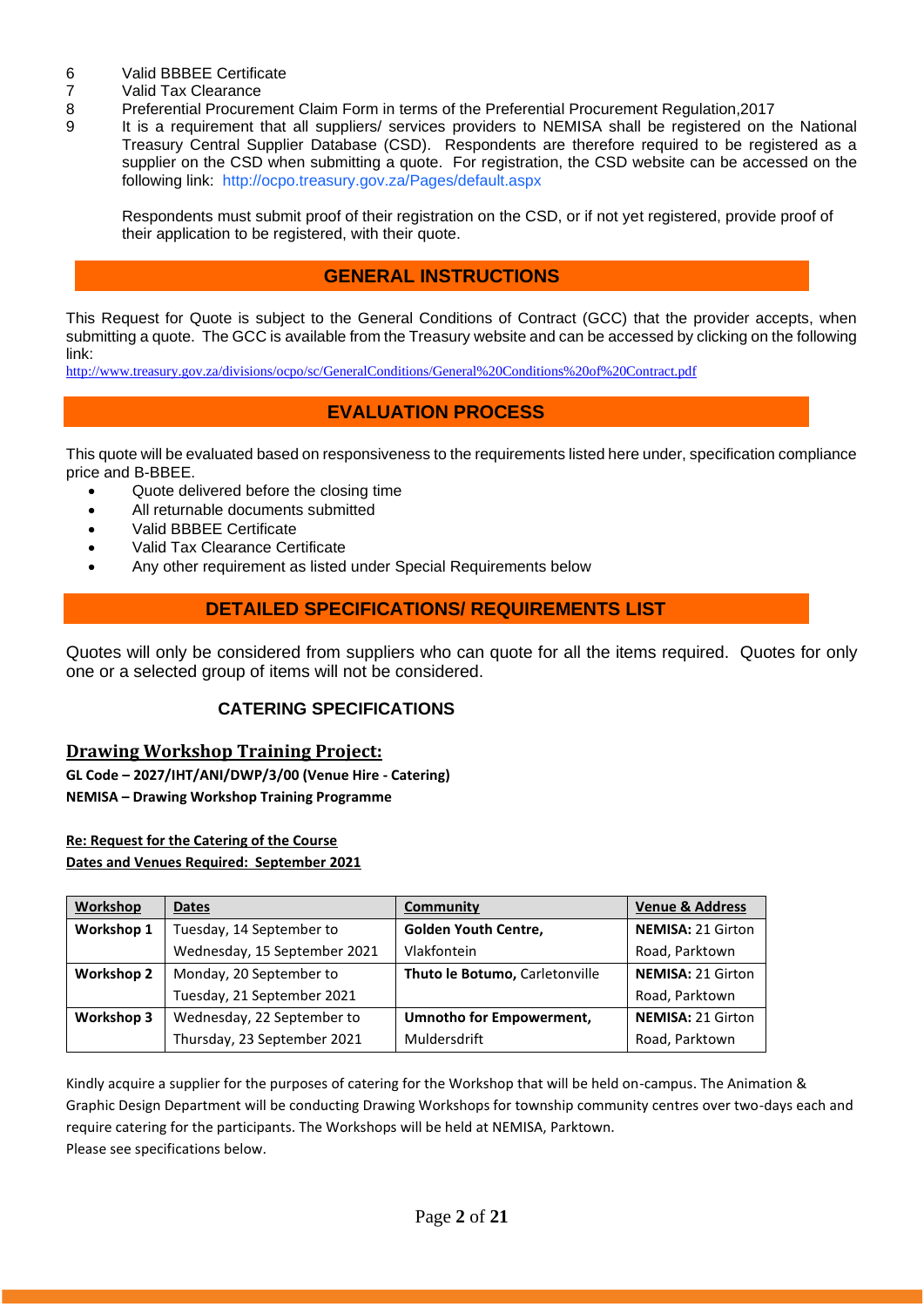30x Participants Daily. Food to be strictly Halaal:

#### **Morning Tea (08.00 daily)**

#### **Breakfast Menu:**

• 30x toasted Breakfast Sandwiches on brown & white bread

| Menu Day 1                     | <b>Menu Day 2</b>              | Menu Day 3                     |
|--------------------------------|--------------------------------|--------------------------------|
| 30x Breakfast Sandwiches (15x) | 30x Breakfast Sandwiches (15x) | 30x Breakfast Sandwiches (15x  |
| brown bread & 15x white bread) | brown bread & 15x white bread) | brown bread & 15x white bread) |
| 15x egg & cheese               | 15x egg mayo                   | 15x tuna mayo                  |
| 15x cheese & tomato,           | 15x fried egg                  | 15x ham & cheese               |
|                                |                                |                                |

#### **NB.** Vary menus amongst number of days

#### **Breakfast Beverages**

- Tea, Coffee, Fresh Milk, Cremora, Sugar
- 30x 500 ml still water

#### **Lunch (12.00 daily)**

| <b>Menu Day 1</b>                                  | Menu Day 2                                           |  |
|----------------------------------------------------|------------------------------------------------------|--|
| 15x Beef Burgers & Chips with lettuce, 1x slice of | 15x Boerewors roll & Chips with side chakalaka salad |  |
| tomato, 1x slice of cheese                         | 15x Veggie roll & Chips with side chakalaka salad    |  |
| 15x Chicken Burgers & Chips with lettuce, 1x slice |                                                      |  |
| of tomato, 1x slice of cheese                      |                                                      |  |
| Condiments: mustard, tomato sauce, salt            | Condiments: tomato relish, salt<br>٠                 |  |
| Menu Day 3                                         | Menu Day 4                                           |  |
| 15x Chicken Wrap & Chips with side green salad     | 15x spinach & feta toasted tramezzini & Chips with   |  |
| 15x Beef Wrap & Chips with side green salad        | side green salad                                     |  |
|                                                    | 15x chicken mayo toasted tramezzini & chips with     |  |
| Condiments: honey mustard sauce, salt              | side green salad                                     |  |
|                                                    |                                                      |  |
|                                                    | Condiments: sweet chilli sauce, salt                 |  |

#### **NB.** Vary menus amongst number of days

#### **Lunch Beverages**

• 15x 200ml cool drink cans and 15x 200ml juice boxes (please vary flavours daily)

#### **NB. Please provide menu from above, and provide/bring own catering utensils**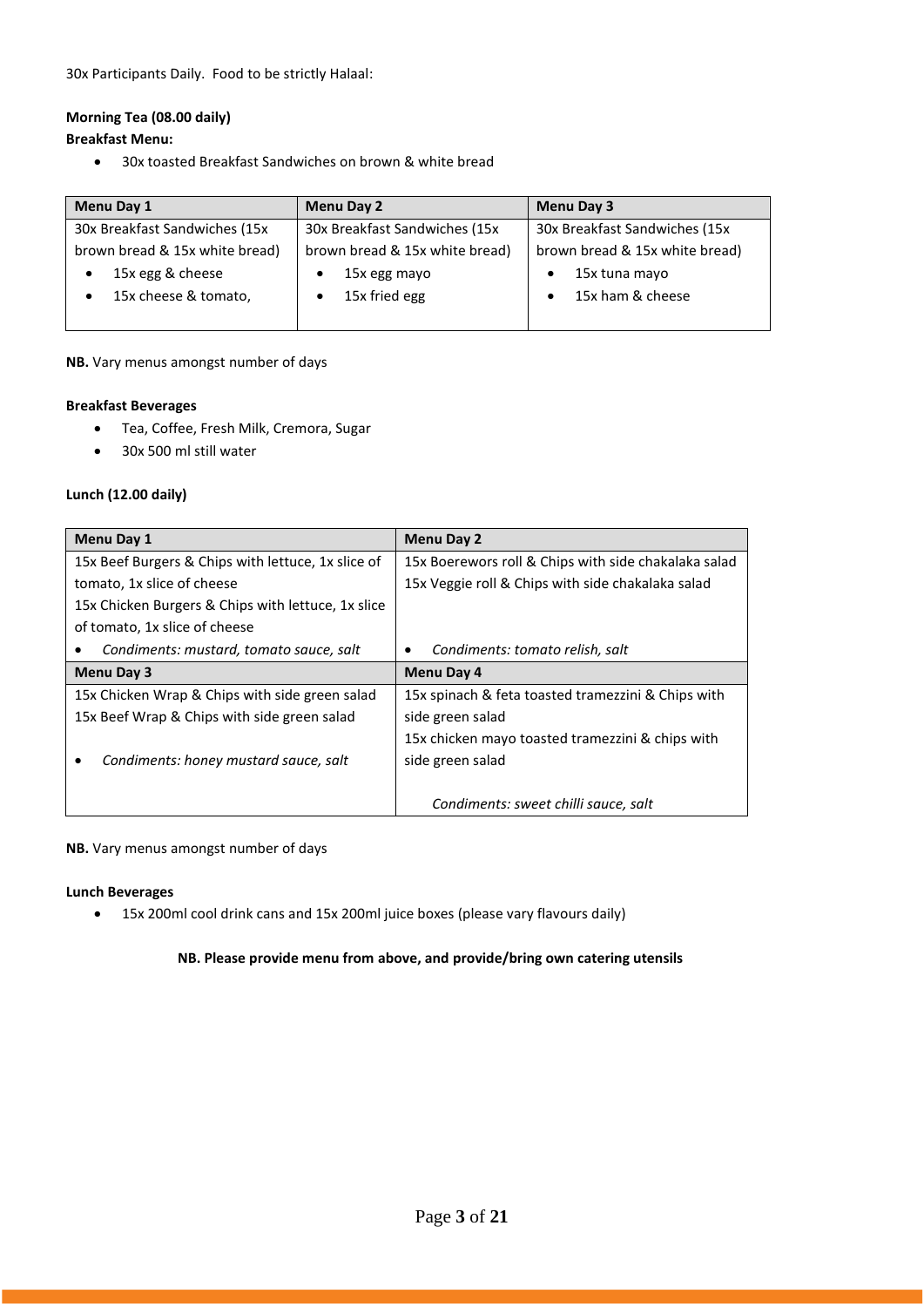# **INVOICING INSTRUCTIONS**

- All invoices shall comply with Section 20 of the VAT Act No 89 of 1991.
- All enquiries should be addressed to name on telephone number at e-mail address should you be the successful supplier.

#### **INVITATION FOR WRITTEN QUOTATION THIS FORM SHOULD BE COMPLETED IN DETAIL**

| Supply and delivery face | <b>COMPANY NAME:</b>                      |  |
|--------------------------|-------------------------------------------|--|
| masks                    | <b>CONTACT PERSON:</b>                    |  |
|                          | <b>ADDRESS:</b>                           |  |
|                          | TEL NO:                                   |  |
|                          | <b>FAX NO:</b>                            |  |
|                          | <b>EMAIL ADDRESS:</b>                     |  |
|                          | <b>VAT REGISTRATION</b><br><b>NUMBER:</b> |  |

| The General Conditions of Contract will quide this procurement and is<br>available on the National Treasury website at                                                                                                                                                                                                                                                                  |                         |
|-----------------------------------------------------------------------------------------------------------------------------------------------------------------------------------------------------------------------------------------------------------------------------------------------------------------------------------------------------------------------------------------|-------------------------|
| http://www.treasury.gov.za/divisions/ocpo/sc/GeneralConditions/General%20Conditions%2<br>0of%20Contract.pdf                                                                                                                                                                                                                                                                             | YES<br><b>NO</b>        |
| Noted?                                                                                                                                                                                                                                                                                                                                                                                  |                         |
| As soon as it becomes known to the appointed provider that he/she will not be<br>able to deliver the goods within the delivery period and/or against the quoted<br>price and/ or as specified, NEMISA must be given immediate written notice to<br>this effect. NEMISA reserves the right to implement remedies as provided for<br>in the GCC which may include cancellation. Accepted? | <b>YES</b><br><b>NO</b> |

| IS THE PRICE FIRM (FIRM PRICES PREFERRED)?                         |   |
|--------------------------------------------------------------------|---|
| TOTAL PRICE INCLUDING VAT (BROUGHT FROM<br><b>PRICING SCHEDULE</b> | R |
| <b>REMARKS (IF ANY)</b>                                            |   |

| <b>NAME OF SIGNATORY:</b>                                                                 |  |
|-------------------------------------------------------------------------------------------|--|
| <b>SIGNATURE OF RESPONDENT:</b><br>(confirming all information to be<br>true and correct) |  |
| <b>NAME OF WITNESS:</b>                                                                   |  |
| <b>SIGNATURE OF WITNESS:</b>                                                              |  |
| DATE:                                                                                     |  |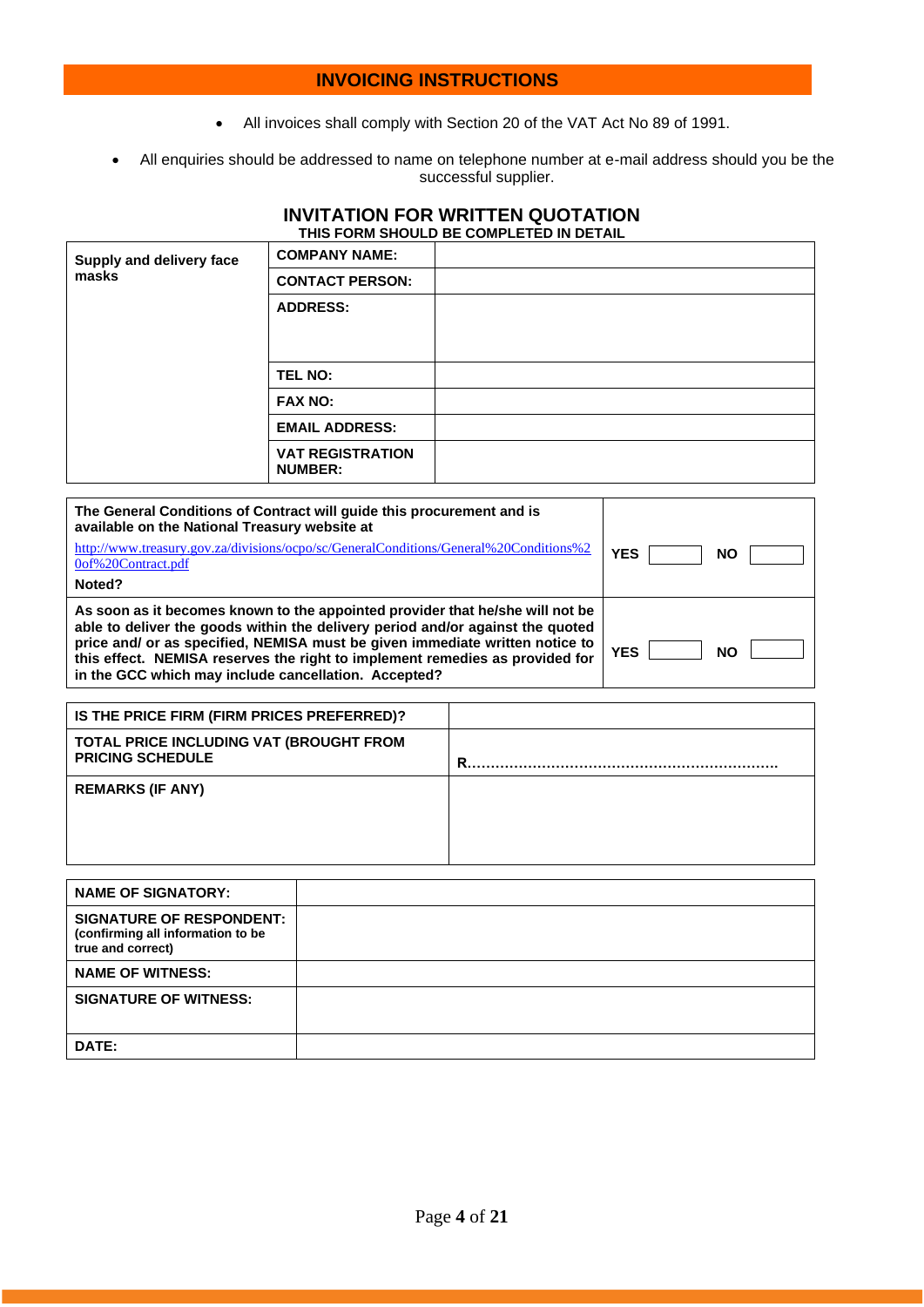# **PRICING SCHEDULE – FIRM PRICES**

#### **NAME OF RESPONDENT:**

#### **NOTE:**

#### 1: **ONLY FIRM PRICES WILL BE ACCEPTED. NON-FIRM PRICES (INCLUDING PRICES SUBJECTTO RATES OF EXCHANGE VARIATIONS) WILL NOT BE CONSIDERED**

| Item |                                        |          | <b>Unit Price</b> | <b>Total Price</b> |
|------|----------------------------------------|----------|-------------------|--------------------|
| No.  | <b>Description</b>                     | Quantity | Rand              | Rand               |
| 1.   | <b>CATERING FOR 30</b>                 |          | (Excl. VAT)       | (Excl. VAT)        |
|      | <b>DELEGATES</b>                       |          |                   |                    |
|      |                                        |          |                   |                    |
|      |                                        |          |                   |                    |
|      | <b>BREAKFAST</b>                       |          |                   |                    |
|      | Day 1<br>30x Breakfast Sandwiches (15x |          |                   |                    |
|      | brown bread & 15x white                | 30       |                   |                    |
|      |                                        |          |                   |                    |
|      | bread)                                 |          |                   |                    |
|      | 15x egg & cheese<br>$\bullet$          |          |                   |                    |
|      | 15x cheese & tomato,<br>$\bullet$      |          |                   |                    |
|      | Day 2                                  | 30       |                   |                    |
|      | 30x Breakfast Sandwiches (15x          |          |                   |                    |
|      | brown bread & 15x white                |          |                   |                    |
|      | bread)                                 |          |                   |                    |
|      | 15x egg mayo                           |          |                   |                    |
|      | 15x fried egg                          |          |                   |                    |
|      | Day 3                                  |          |                   |                    |
|      | 30x Breakfast Sandwiches (15x          | 30       |                   |                    |
|      | brown bread & 15x white                |          |                   |                    |
|      | bread)                                 |          |                   |                    |
|      | 15x tuna mayo                          |          |                   |                    |
|      | 15x ham & cheese<br>$\bullet$          |          |                   |                    |
|      | <b>Breakfast Beverages</b>             |          |                   |                    |
|      | Tea, Coffee, Fresh<br>$\bullet$        |          |                   |                    |
|      | Milk, Cremora, Sugar                   |          |                   |                    |
|      | 30x 500 ml still water                 |          |                   |                    |
|      |                                        |          |                   |                    |
|      | <b>LUNCH</b>                           |          |                   |                    |
|      | Day 1                                  | 30       |                   |                    |
|      | 15x Beef Burgers & Chips with          |          |                   |                    |
|      | lettuce, 1x slice of tomato, 1x        |          |                   |                    |
|      | slice of cheese                        |          |                   |                    |
|      | 15x Chicken Burgers & Chips            |          |                   |                    |
|      | with lettuce, 1x slice of tomato,      |          |                   |                    |
|      | 1x slice of cheese                     |          |                   |                    |
|      | Condiments: mustard, tomato            |          |                   |                    |
|      | sauce, salt                            |          |                   |                    |
|      | Day 2                                  | 30       |                   |                    |
|      | 15x Boerewors roll & Chips with        |          |                   |                    |
|      | side chakalaka salad                   |          |                   |                    |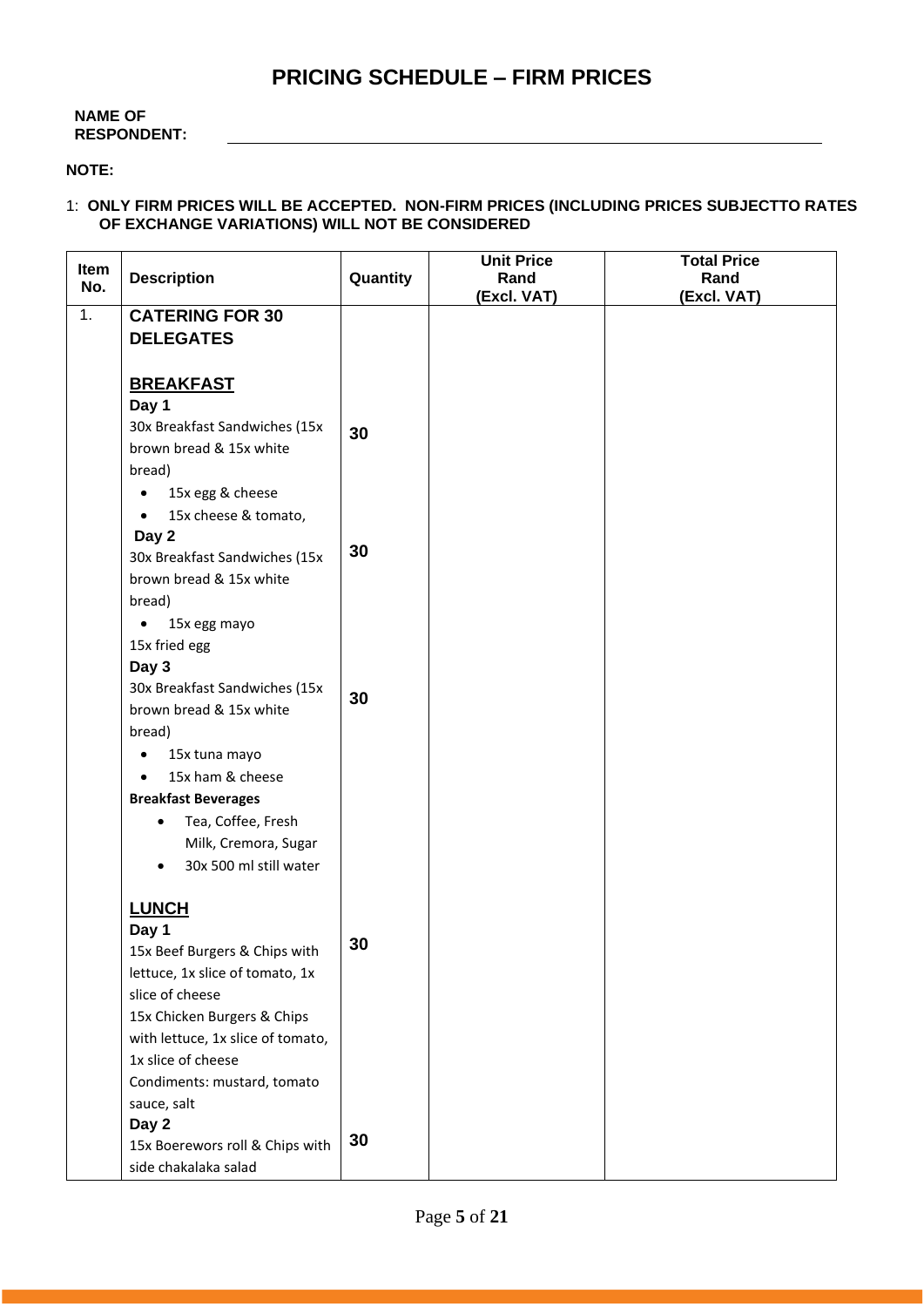| 15x Veggie roll & Chips with      |    |  |  |
|-----------------------------------|----|--|--|
| side chakalaka salad              |    |  |  |
| Condiments: tomato relish, salt   |    |  |  |
| Day 3                             |    |  |  |
| 15x Chicken Wrap & Chips with     | 30 |  |  |
| side green salad                  |    |  |  |
| 15x Beef Wrap & Chips with        |    |  |  |
| side green salad                  |    |  |  |
| Condiments: honey mustard         |    |  |  |
| sauce, salt                       |    |  |  |
|                                   |    |  |  |
| Day 4                             |    |  |  |
| 15x spinach & feta toasted        | 30 |  |  |
| tramezzini & Chips with side      |    |  |  |
| green salad                       |    |  |  |
| 15x chicken mayo toasted          |    |  |  |
| tramezzini & chips with side      |    |  |  |
| green salad                       |    |  |  |
| Condiments: sweet chilli sauce,   |    |  |  |
| salt                              |    |  |  |
|                                   |    |  |  |
| <b>Lunch Beverages</b>            |    |  |  |
| 15x 200ml cool drink<br>$\bullet$ | 30 |  |  |
| cans and 15x 200ml                |    |  |  |
| juice boxes (please               |    |  |  |
| vary flavours daily)              |    |  |  |
| <b>SUB-TOTAL</b>                  |    |  |  |
| <b>VAT</b>                        |    |  |  |
| <b>TOTAL COST (VAT INCLUDED)</b>  |    |  |  |

**NOTE: The quantities indicated above are not fixed. NEMISA reserves the right to change the quantity per item listed above in its sole discretion during the validity period. NEMISA reserves the right not to make an award, or to award all the items to one supplier/ service provider or to make awards to different suppliers/ service providers for the same or different items.**

| TO BE COMPLETED BY THE PROVIDER                                                                           |            |                                                                  |           |  |
|-----------------------------------------------------------------------------------------------------------|------------|------------------------------------------------------------------|-----------|--|
|                                                                                                           |            | <b>TICK WHICHEVER IS APPLICABLE</b><br><b>FOR YES/NO ANSWERS</b> |           |  |
| Does the offer comply with the specification(s)?                                                          | <b>YES</b> |                                                                  | <b>NO</b> |  |
| IF NOT TO SPECIFICATION, STATE DEVIATION IN HERE OR SUPPLY<br><b>ADDITIONAL PAGE DETAILING DEVIATION:</b> |            |                                                                  |           |  |
| Indicate period required for delivery after initial order                                                 |            |                                                                  |           |  |
| Is the delivery period firm?                                                                              | <b>YES</b> |                                                                  | <b>NO</b> |  |
| Delivery basis (Ex stock, Ex-factory, etc)                                                                |            |                                                                  |           |  |

**Note: All delivery costs must be included in the bid price for delivery at the prescribed destination**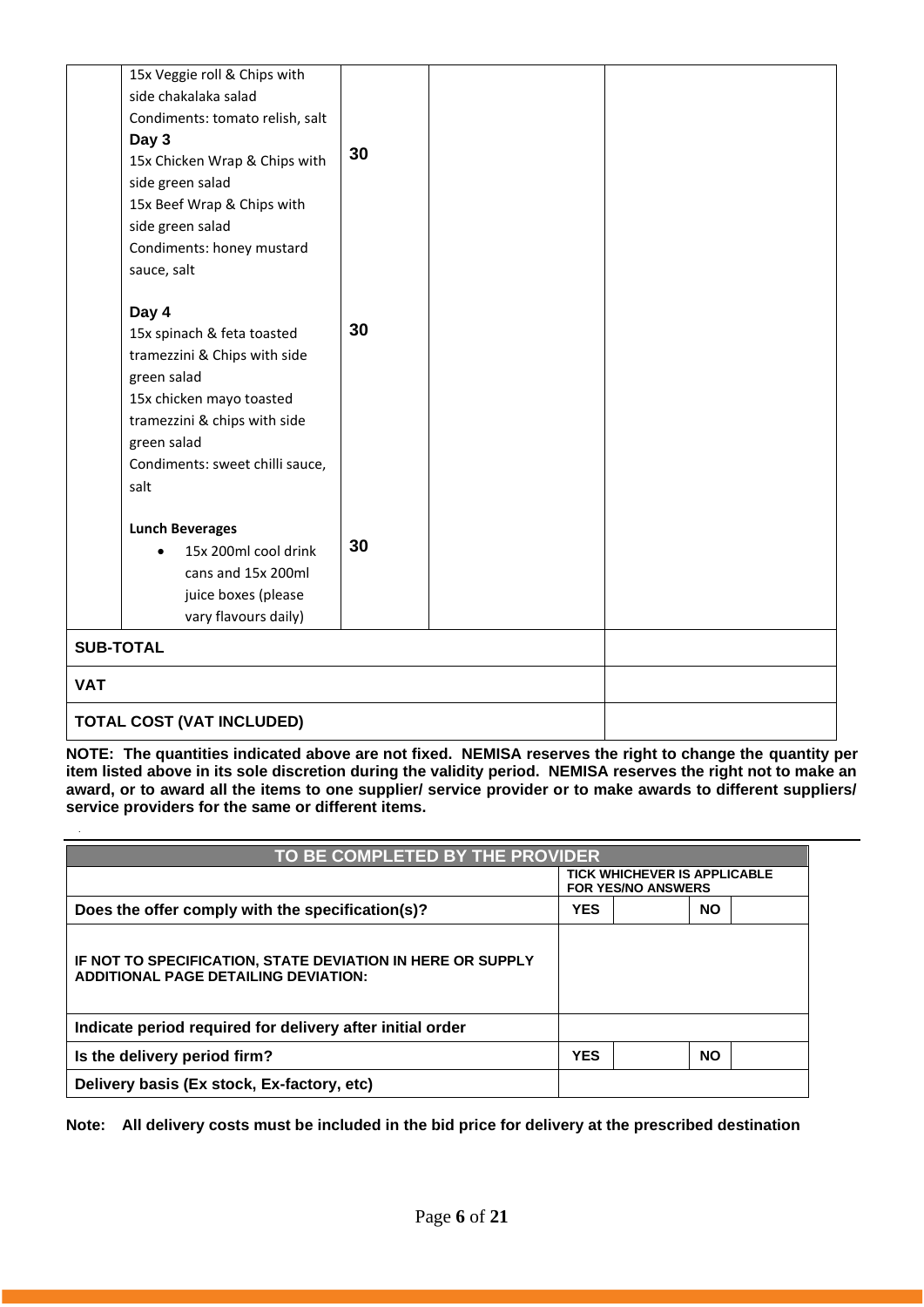# **DECLARATION OF INTEREST**

- 1. Any legal person, including persons employed by the State<sup>1</sup>, or persons having a kinship with persons employed by the State, including a blood relationship, may make an offer or offers in terms of this invitation to bid (includes a price bid, advertised competitive bid, limited bid or proposal). In view of possible allegations of favouritism, should the resulting bid, or part thereof, be awarded to persons employed by the State, or to persons connected with or related to them, it is required that the bidder or his/her authorised representative declare his/her position in relation to the evaluating/ adjudicating authority where –
- 1.1. The bidder is employed by the State; and/or
- 1.2. The bidder is a Management Board member of NEMISA and/or
- 1.3. The legal person on whose behalf the bidding document is signed, has a relationship with persons/a person who are/is involved in the evaluation and or adjudication of the bid(s), or where it is known that such a relationship exists between the person or persons for or on whose behalf the declarant acts and persons who are involved with the evaluation and or adjudication of the bid.
- 2. In order to give effect to the above, the following questionnaire must be completed and submitted with the bid.

| 2.1.   | Full Name of bidder or his or her<br>representative:                                                                                                                                                                                                                    |          |
|--------|-------------------------------------------------------------------------------------------------------------------------------------------------------------------------------------------------------------------------------------------------------------------------|----------|
| 2.2.   | Identity Number:                                                                                                                                                                                                                                                        |          |
| 2.3.   | Position occupied in the Company<br>(director, trustee, shareholder, etc <sup>2</sup> ):                                                                                                                                                                                |          |
| 2.4.   | <b>Company Registration Number:</b>                                                                                                                                                                                                                                     |          |
| 2.5.   | Tax Reference Number:                                                                                                                                                                                                                                                   |          |
| 2.6.   | VAT Registration Number:                                                                                                                                                                                                                                                |          |
| 2.6.1. | The names of all directors/trustees/shareholders/members, their individual identity numbers, tax reference<br>numbers and, if applicable, employee/ Persal numbers must be indicated in paragraph 3 below                                                               |          |
| 2.7.   | Are you or any person connected with the bidder presently employed by the State?                                                                                                                                                                                        | YES / NO |
| 2.7.1. | If so, furnish the following particulars                                                                                                                                                                                                                                |          |
|        | Name of person/ director/ trustee/<br>$\Box$<br>shareholder/ member:<br>Name of State institution at which<br>$\Box$<br>you or the person connected to the<br>bidder is employed:<br>Position occupied in the State<br>$\Box$<br>institution:<br>Any other particulars: |          |
|        |                                                                                                                                                                                                                                                                         |          |

1 "State" means

(b) Any municipality or municipal entity;

- (d) National Assembly or the National Council of Provinces;
- (e) Parliament.

<sup>(</sup>a) Any national or provincial department, national or provincial public entity or constitutional institution within the meaning of the Public Finance Management Act, 1999 (Act No 1 of 1999);

<sup>(</sup>c) Provincial legislature;

<sup>2</sup> "Shareholder" means a person who owns shares in the company and is actively involved in the management of the enterprise or business and exercises control over the enterprise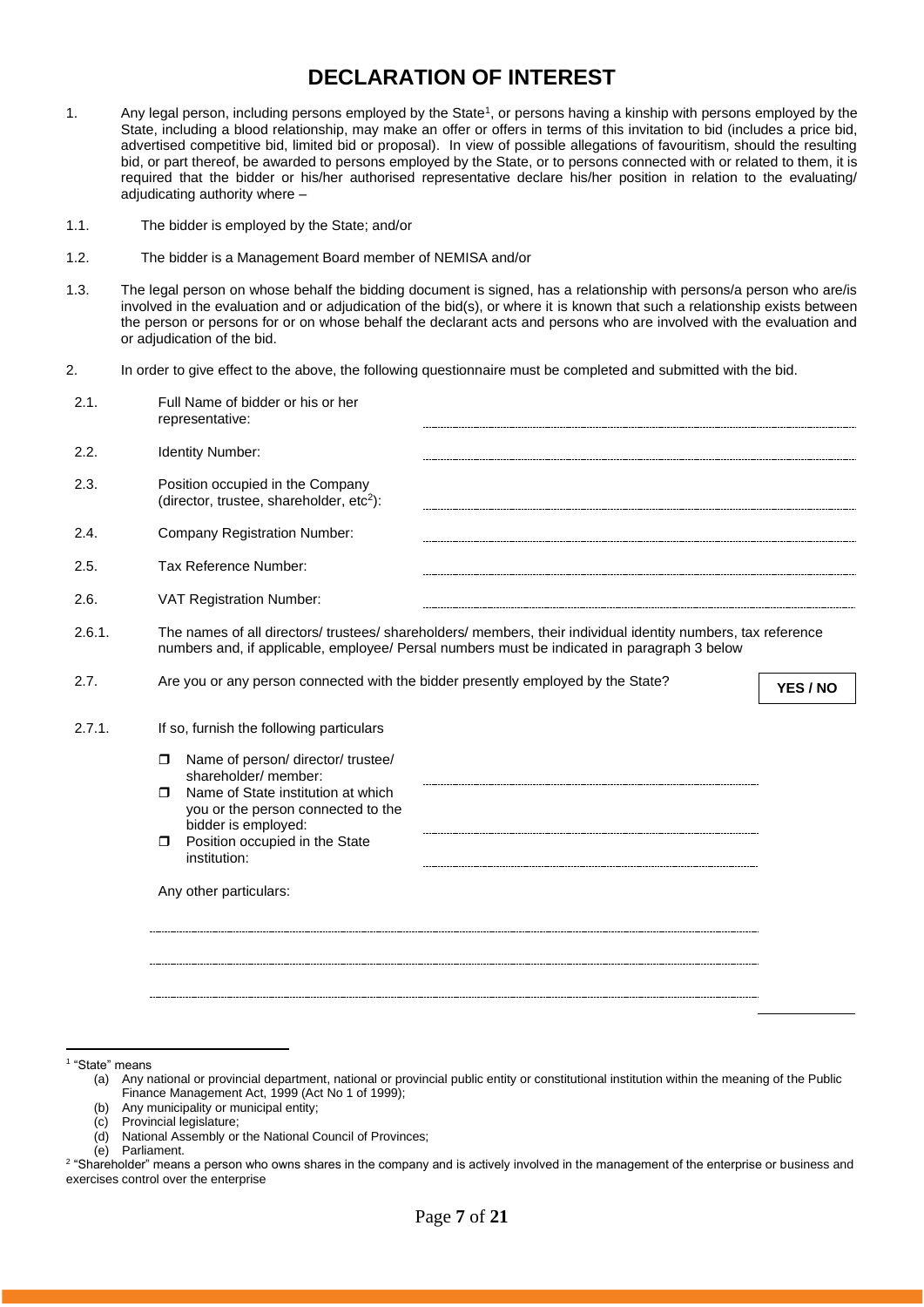| 2.7.2.      | If you are presently employed by the state, did you obtain the appropriate authority to undertake<br>remunerative work outside employment in the public sector?                          | YES / NO |
|-------------|------------------------------------------------------------------------------------------------------------------------------------------------------------------------------------------|----------|
| $2.7.2.1$ . | If yes, did you attach proof of such authority to the bid document?                                                                                                                      | YES / NO |
|             | (Note: Failure to submit proof of such authority, where applicable, may result in the<br>disqualification of the bid.)                                                                   |          |
| 2.7.3.      | If no, furnish reasons for non-submission of such proof:                                                                                                                                 |          |
|             |                                                                                                                                                                                          |          |
| 2.8.        | Did you or your spouse, or any of the company's directors/shareholders/members or their<br>spouses conduct business with the State in the previous twelve (12) months?                   | YES / NO |
| 2.8.1.      | If so, furnish the following particulars.                                                                                                                                                |          |
|             |                                                                                                                                                                                          |          |
| 2.9.        | Do you, or any person connected with the bidder, have any relationship (family, friend, other)<br>with a person employed by the State and who may be involved with the evaluation and or | YES / NO |
|             | adjudication of this bid?                                                                                                                                                                |          |
| 2.9.1.      | If so, furnish the following particulars.                                                                                                                                                |          |
|             |                                                                                                                                                                                          |          |
| 2.10.       | Are you, or any person connected with the bidder, aware of any relationship (family, friend,                                                                                             |          |
|             | other) between the bidder and any person employed by the State who may be involved with the<br>evaluation and or adjudication of this bid?                                               | YES / NO |
| 2.10.1.     | If so, furnish the following particulars.                                                                                                                                                |          |
|             |                                                                                                                                                                                          |          |
| 2.11.       | Do you or any of the directors/shareholders/members of the company have any interest in any<br>other related companies whether or not they are bidding for this contract?                | YES / NO |
| 2.11.1.     | If so, furnish the following particulars.                                                                                                                                                |          |
|             |                                                                                                                                                                                          |          |
|             |                                                                                                                                                                                          |          |
|             | Full details of directors/ trustees/ members/ shareholders.                                                                                                                              |          |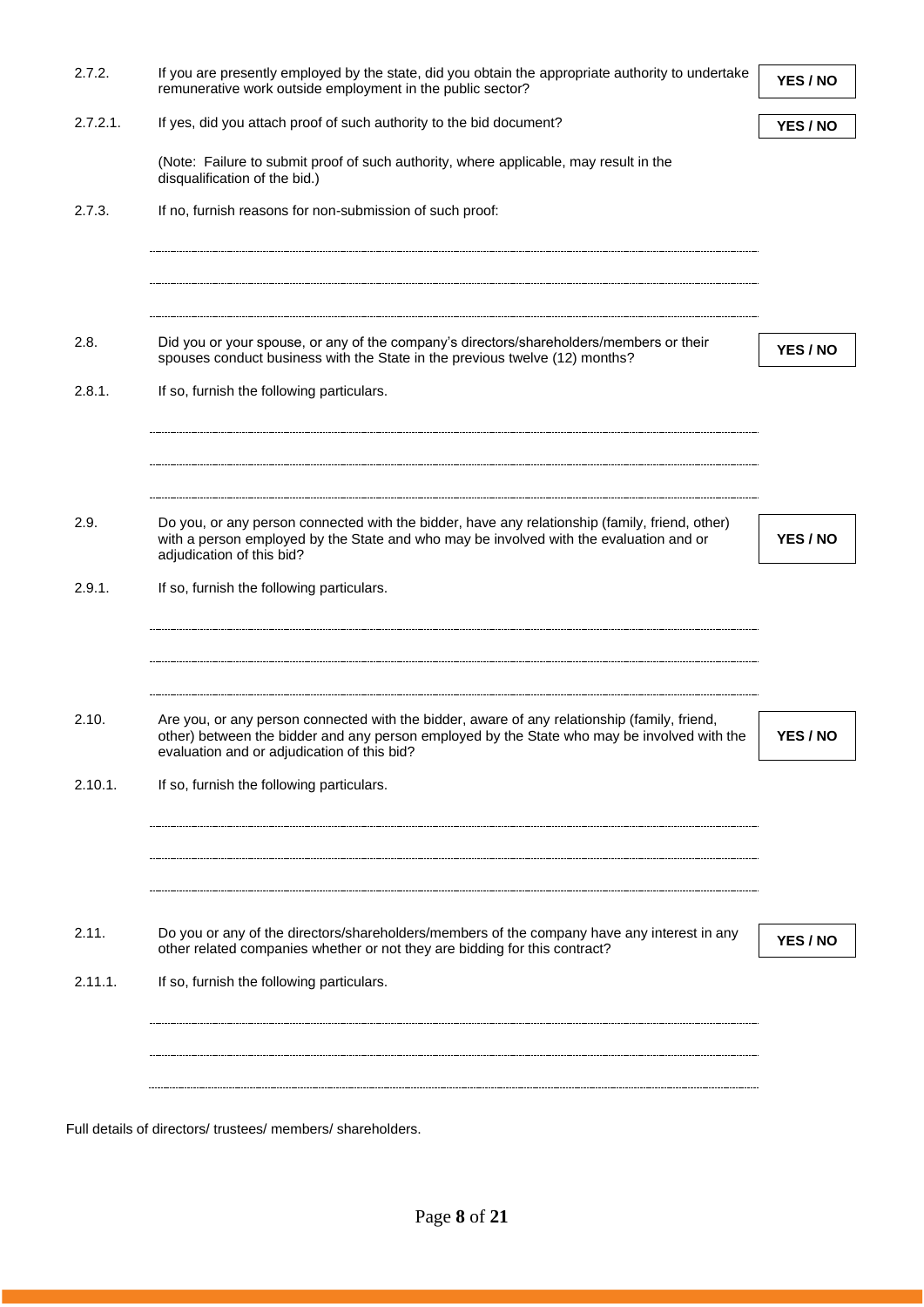| Full Name | <b>Identity Number</b> | Personal Tax<br>Reference No | State Employee<br>Number/ Persal<br>Number |
|-----------|------------------------|------------------------------|--------------------------------------------|
|           |                        |                              |                                            |
|           |                        |                              |                                            |
|           |                        |                              |                                            |
|           |                        |                              |                                            |
|           |                        |                              |                                            |
|           |                        |                              |                                            |
|           |                        |                              |                                            |
|           |                        |                              |                                            |
|           |                        |                              |                                            |
|           |                        |                              |                                            |

#### **DECLARATION**

I, THE UNDERSIGNED (NAME)

CERTIFY THAT THE INFORMATION FURNISHED IN PARAGRAPHS 2 AND 3 ABOVE IS CORRECT. I ACCEPT THAT THE STATE MAY REJECT THE BID OR ACT AGAINST ME IN TERMS OF PARAGRAPH 23 OF THE GENERAL CONDITIONS OF CONTRACT SHOULD THIS DECLARATION PROVE TO BE FALSE.

Signature Date

**Position** Name of bidder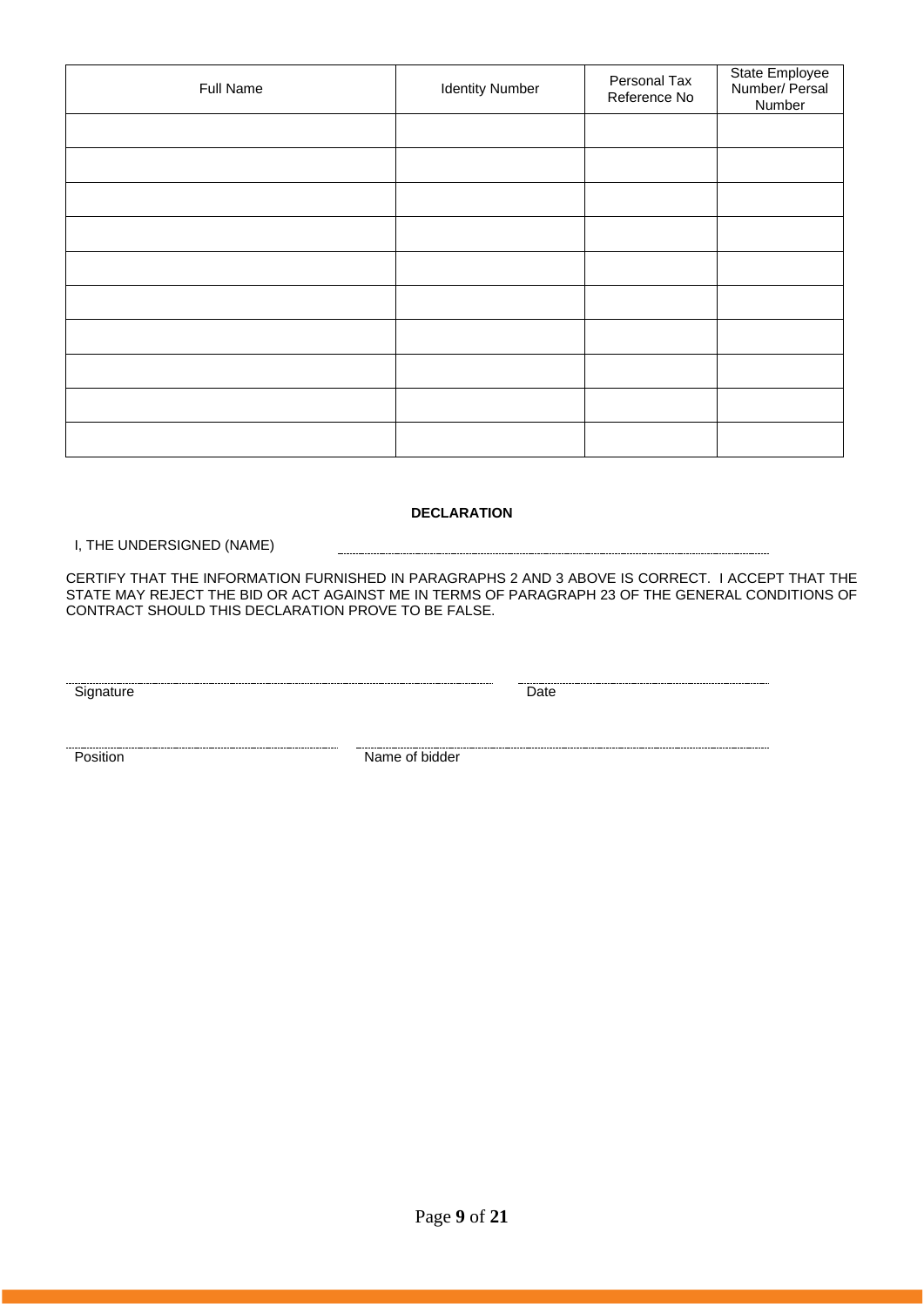# **DECLARATION OF BIDDER'S PAST SUPPLY CHAIN MANAGEMENT PRACTICES**

- 1 This declaration will be used by institutions to ensure that when goods and services are being procured, all reasonable steps are taken to combat the abuse of the supply chain management system.
- 2 The bid of any bidder may be disregarded if that bidder, or any of its directors have:
	- a. abused the NEMISA's supply chain management system;
	- b. committed fraud or any other improper conduct in relation to such system; or

c. failed to perform on any previous contract.

3 In order to give effect to the above, the following questionnaire must be completed and submitted with the bid.

| <b>Item</b> | Question                                                                                                                                                                                                                                                  | <b>Yes</b>    | <b>No</b> |
|-------------|-----------------------------------------------------------------------------------------------------------------------------------------------------------------------------------------------------------------------------------------------------------|---------------|-----------|
| 3.1         | Is the bidder or any of its directors listed on the National Treasury's database as<br>companies or persons prohibited from doing business with the public sector?                                                                                        | Yes           | <b>No</b> |
|             | (Companies or persons who are listed on this database were informed in writing<br>of this restriction by the National Treasury after the <i>audi alteram partem</i> rule was<br>applied).                                                                 | п             | п         |
| 3.1.1       | If so, furnish particulars:                                                                                                                                                                                                                               |               |           |
| 3.2         | Is the bidder or any of its directors listed on the Register for Tender Defaulters in terms<br>of section 29 of the Prevention and Combating of Corrupt Activities Act (No 12 of<br>2004)?                                                                | Yes<br>п      | No.<br>п  |
|             | Register enter the National<br>Тο<br>the<br>Treasury's website,<br>access<br>www.treasury.gov.za click on the icon "Register for Tender Defaulters" or<br>submit your written request for a hard copy of the Register to facsimile number<br>012-3265445. |               |           |
| 3.2.1       | If so, furnish particulars:                                                                                                                                                                                                                               |               |           |
| 3.3         | Was the bidder or any of its directors convicted by a court of law (including a court<br>outside of the Republic of South Africa) for fraud or corruption during the past five<br>vears?                                                                  | Yes<br>$\Box$ | Nο<br>п   |
| 3.3.1       | If so, furnish particulars:                                                                                                                                                                                                                               |               |           |
| 3.4         | Was any contract between the bidder and any organ of state terminated during the<br>past five years on account of failure to perform on or comply with the contract?                                                                                      | Yes<br>п      | No<br>п   |
| 3.4.1       | If so, furnish particulars:                                                                                                                                                                                                                               |               |           |

#### **CERTIFICATION**

I, THE UNDERSIGNED (FULL NAME) …………………………………………………………………………………………. CERTIFY THAT THE INFORMATION FURNISHED ON THIS DECLARATION FORM IS TRUE AND CORRECT.

I ACCEPT THAT, IN ADDITION TO CANCELLATION OF A CONTRACT, ACTION MAY BE TAKEN AGAINST ME SHOULD THIS DECLARATION PROVE TO BE FALSE.

Signature Date

Position Name of Bidder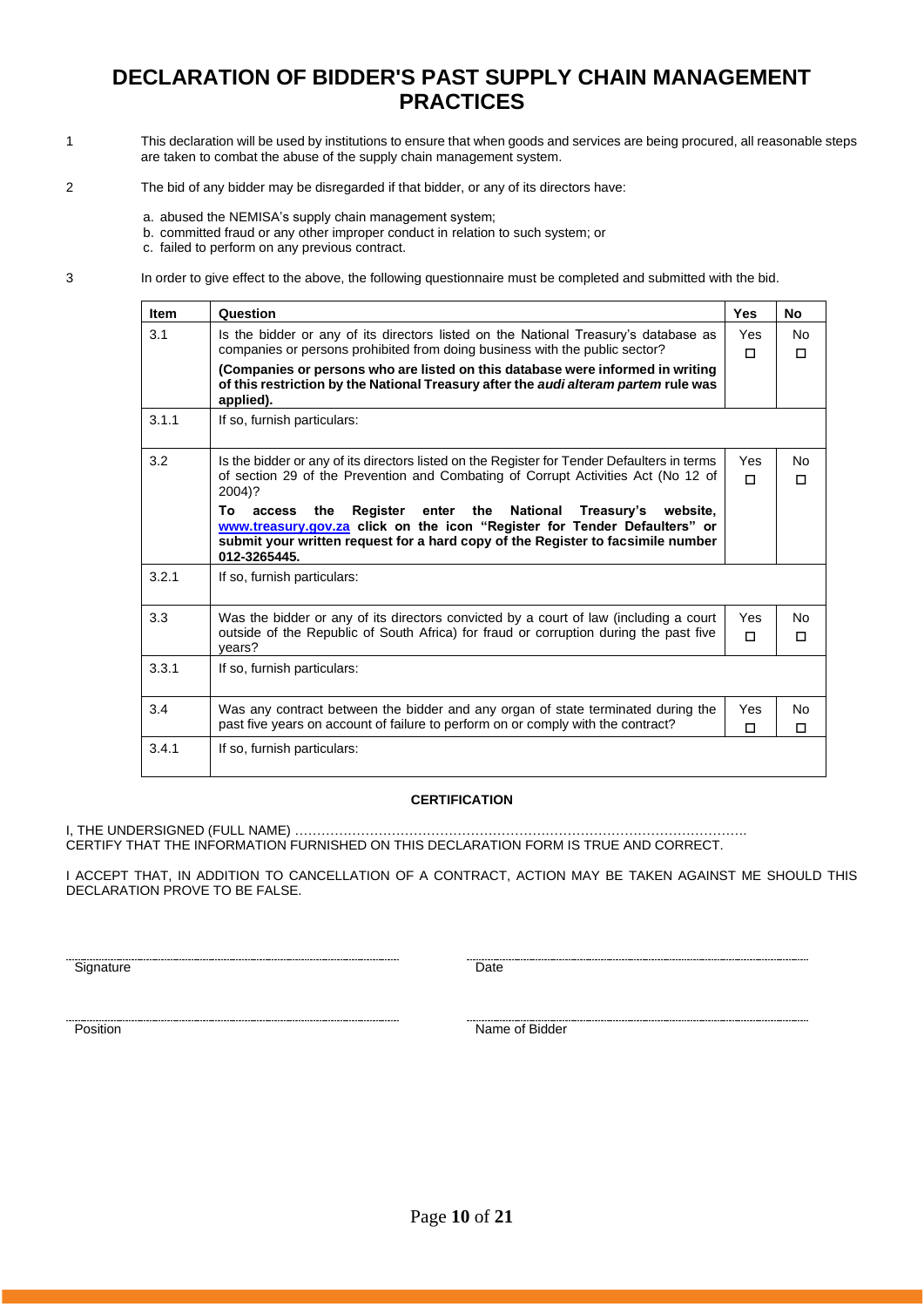# **CERTIFICATE OF INDEPENDENT BID DETERMINATION**

I, the undersigned, in submitting the accompanying bid:

#### **NEMISA/2021/ CATERING FOR 30 DELEGATES/REQ 7102**

(Quotation Number and Description)

in response to the invitation for the bid made by:

|    | <b>NEMISA</b>                                                                                                                                                                                                                                                                                                                                                                                        |
|----|------------------------------------------------------------------------------------------------------------------------------------------------------------------------------------------------------------------------------------------------------------------------------------------------------------------------------------------------------------------------------------------------------|
|    | (Name of Institution)                                                                                                                                                                                                                                                                                                                                                                                |
|    | do hereby make the following statements that I certify to be true and complete in every respect:                                                                                                                                                                                                                                                                                                     |
|    | I certify, on behalf of: _________<br>that:                                                                                                                                                                                                                                                                                                                                                          |
|    | (Name of Respondent)                                                                                                                                                                                                                                                                                                                                                                                 |
| 1. | I have read and I understand the contents of this Certificate;                                                                                                                                                                                                                                                                                                                                       |
| 2. | I understand that the accompanying bid will be disqualified if this Certificate is found not to be true and<br>complete in every respect;                                                                                                                                                                                                                                                            |
| 3. | I am authorized by the bidder to sign this Certificate, and to submit the accompanying bid, on behalf of<br>the bidder;                                                                                                                                                                                                                                                                              |
| 4. | Each person whose signature appears on the accompanying bid has been authorized by the bidder to<br>determine the terms of, and to sign the bid, on behalf of the bidder;                                                                                                                                                                                                                            |
| 5. | For the purposes of this Certificate and the accompanying bid, I understand that the word "competitor"<br>shall include any individual or organization, other than the bidder, whether or not affiliated with the<br>bidder, who:                                                                                                                                                                    |
|    | has been requested to submit a bid in response to this bid invitation;<br>□<br>could potentially submit a bid in response to this bid invitation, based on their qualifications, abilities<br>□<br>or experience; and<br>provides the same goods and services as the bidder and/or is in the same line of business as the<br>□<br>bidder                                                             |
| 6. | The bidder has arrived at the accompanying bid independently from, and without consultation,<br>communication, agreement or arrangement with any competitor. However communication between<br>partners in a joint venture or consortium <sup>3</sup> will not be construed as collusive bidding.                                                                                                     |
| 7. | In particular, without limiting the generality of paragraphs 6 above, there has been no consultation,<br>communication, agreement or arrangement with any competitor regarding:                                                                                                                                                                                                                      |
|    | prices;<br>◻<br>geographical area where product or service will be rendered (market allocation)<br>□<br>methods, factors or formulas used to calculate prices;<br>⊔<br>the intention or decision to submit or not to submit, a bid;<br>□<br>the submission of a bid which does not meet the specifications and conditions of the bid; or<br>◻<br>bidding with the intention not to win the bid.<br>◻ |
| 8. | In addition, there have been no consultations, communications, agreements or arrangements with any<br>competitor regarding the quality, quantity, specifications and conditions or delivery particulars of the<br>products or services to which this bid invitation relates.                                                                                                                         |

<sup>&</sup>lt;sup>3</sup> Joint venture or Consortium means an association of persons for the purpose of combining their expertise, property, capital, efforts, skill and knowledge in an activity for the execution of a contract.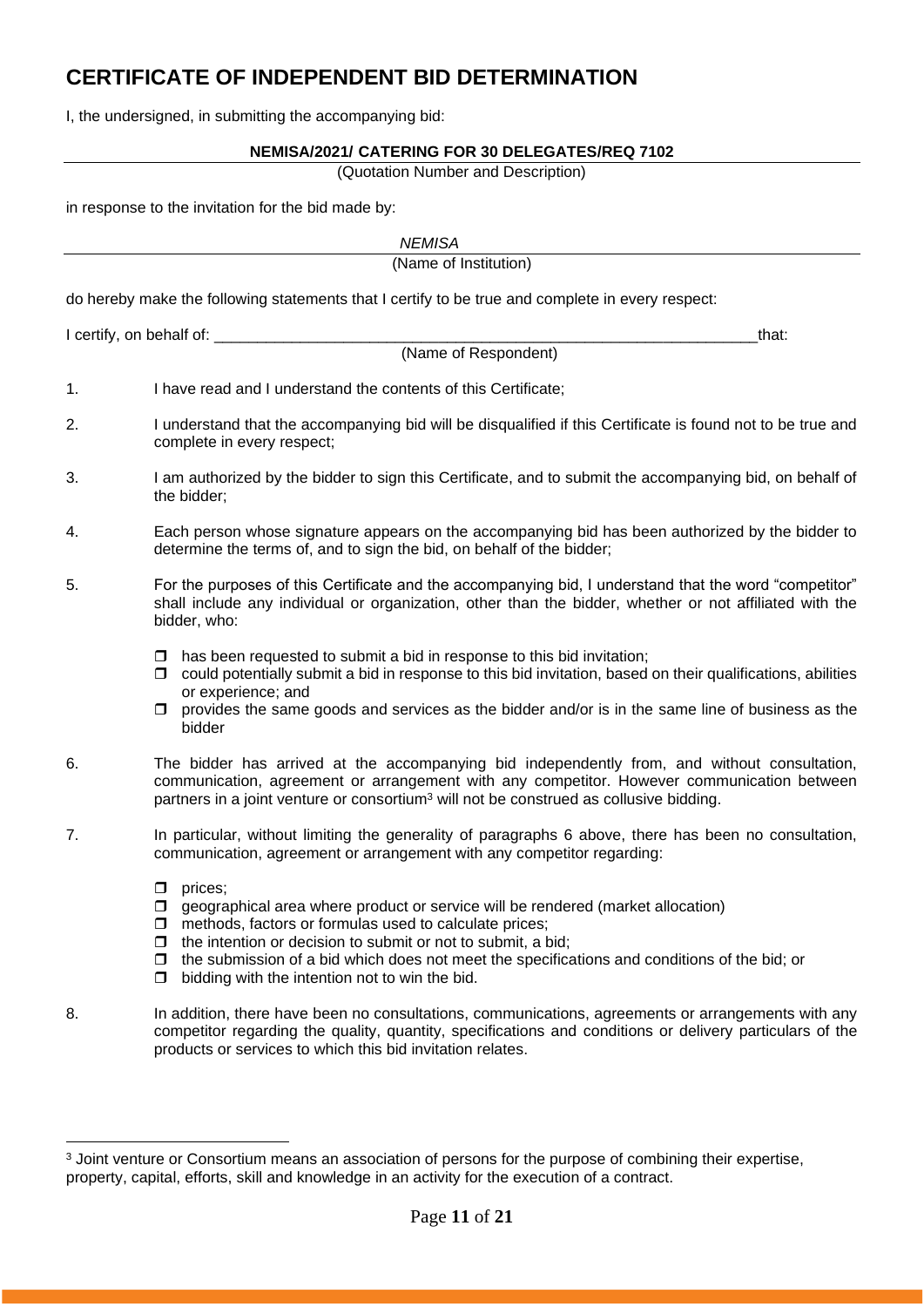- 9. The terms of the accompanying bid have not been, and will not be, disclosed by the bidder, directly or indirectly, to any competitor, prior to the date and time of the official bid opening or of the awarding of the contract.
- 10. I am aware that, in addition and without prejudice to any other remedy provided to combat any restrictive practices related to bids and contracts, bids that are suspicious will be reported to the Competition Commission for investigation and possible imposition of administrative penalties in terms of section 59 of the Competition Act No 89 of 1998 and or may be reported to the National Prosecuting Authority (NPA) for criminal investigation and or may be restricted from conducting business with the public sector for a period not exceeding ten (10) years in terms of the Prevention and Combating of Corrupt Activities Act No 12 of 2004 or any other applicable legislation.

|           | . |
|-----------|---|
| Signature |   |

………………………………………………… ………………………………………………….……

…………………………………………………. …………………………………………….………… Position **Name of Respondent**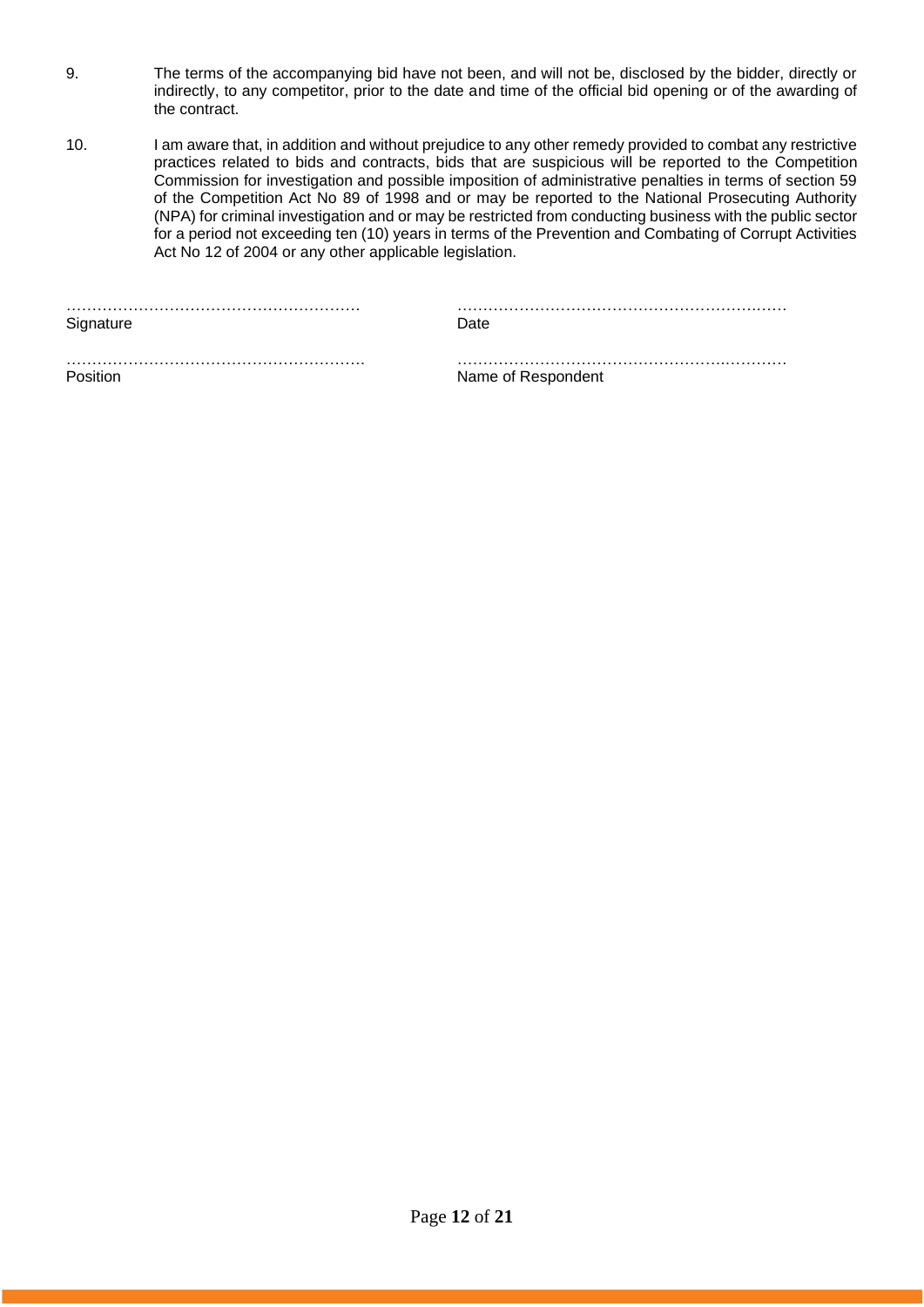# **PREFERENCE POINTS CLAIM FORM IN TERMS OF THE PREFERENTIAL PROCUREMENT REGULATIONS 2017**

# **NB: BEFORE COMPLETING THIS FORM, BIDDERS MUST STUDY THE GENERAL CONDITIONS, DEFINITIONS AND DIRECTIVES APPLICABLE IN RESPECT OF B-BBEE, AS PRESCRIBED IN THE PREFERENTIAL PROCUREMENT REGULATIONS, 2017.**

# **1. GENERAL CONDITIONS**

- 1.1 The following preference point systems are applicable to all bids:
	- the 80/20 system for requirements with a Rand value of up to R50 000 000 (all applicable taxes included); and
	- the 90/10 system for requirements with a Rand value above R50 000 000 (all applicable taxes included).
- 1.2 The value of this bid is estimated to not exceed R50 000 000 (all applicable taxes included) and therefore the 80/20 preference point system shall be applicable;
- 1.3 Points for this bid shall be awarded for:
	- (a) Price; and
	- (b) B-BBEE Status Level of Contributor.
- 1.4 The maximum points for this bid are allocated as follows:

|                                                   | <b>POINTS</b> |
|---------------------------------------------------|---------------|
| <b>PRICE</b>                                      | 80            |
| <b>B-BBEE Status Level of Contributor</b>         | 20            |
| Total points for Price and B-BBEE must not exceed | 100           |

- 1.5 Failure on the part of a bidder to submit proof of B-BBEE Status level of contributor together with the bid, will be interpreted to mean that preference points for B-BBEE status level of contribution are not claimed.
- 1.6 The purchaser reserves the right to require of a bidder, either before a bid is adjudicated or at any time subsequently, to substantiate any claim in regard to preferences, in any manner required by the purchaser.

# **2. DEFINITIONS**

- (a) **"B-BBEE"** means broad-based black economic empowerment as defined in section 1 of the Broad-Based Black Economic Empowerment Act;
- (b) "**B-BBEE status level of contributor"** means the B-BBEE status of an entity in terms of a code of good practice on black economic empowerment, issued in terms of section 9(1) of the Broad-Based Black Economic Empowerment Act;
- (c) **"bid"** means a written offer in a prescribed or stipulated form in response to an invitation by an organ of state for the provision of goods or services, through price quotations, advertised competitive bidding processes or proposals;
- (d) **"Broad-Based Black Economic Empowerment Act"** means the Broad-Based Black Economic Empowerment Act, 2003 (Act No. 53 of 2003);
- (e) **"EME"** means an Exempted Micro Enterprise in terms of a code of good practice on black economic empowerment issued in terms of section 9 (1) of the Broad-Based Black Economic Empowerment Act;
- (f) **"functionality"** means the ability of a tenderer to provide goods or services in accordance with specifications as set out in the tender documents.
- (g) **"prices"** includes all applicable taxes less all unconditional discounts;
- (h) **"proof of B-BBEE status level of contributor"** means:
	- 1) B-BBEE Status level certificate issued by an authorized body or person;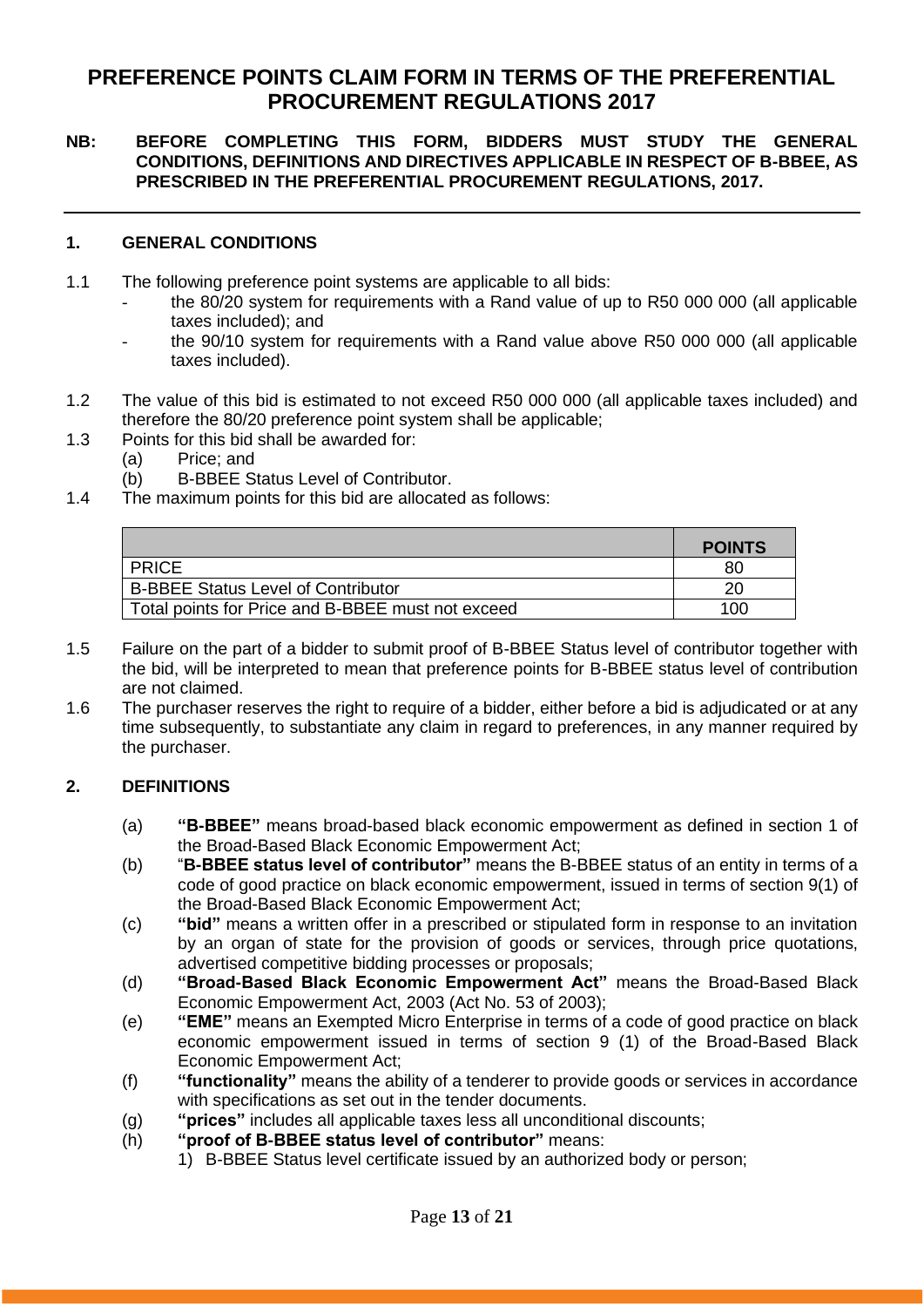- 2) A sworn affidavit as prescribed by the B-BBEE Codes of Good Practice;
- 3) Any other requirement prescribed in terms of the B-BBEE Act;
- (i) **"QSE"** means a qualifying small business enterprise in terms of a code of good practice on black economic empowerment issued in terms of section 9 (1) of the Broad-Based Black Economic Empowerment Act;
- *(j)* **"rand value"** means the total estimated value of a contract in Rand, calculated at the time of bid invitation, and includes all applicable taxes;

# **3. POINTS AWARDED FOR PRICE**

# **3.1 THE 80/20 OR 90/10 PREFERENCE POINT SYSTEMS**

A maximum of 80 or 90 points is allocated for price on the following basis:

$$
\begin{array}{c}\n80/20 \\
\end{array}
$$

$$
Ps = 80 \left( 1 - \frac{Pt - P \min}{P \min} \right)
$$

Where

Ps = Points scored for price of bid under consideration

Pt = Price of bid under consideration

Pmin = Price of lowest acceptable bid

# **4. POINTS AWARDED FOR B-BBEE STATUS LEVEL OF CONTRIBUTOR**

4.1 In terms of Regulation 6 (2) and 7 (2) of the Preferential Procurement Regulations, preference points must be awarded to a bidder for attaining the B-BBEE status level of contribution in accordance with the table below:

| <b>B-BBEE Status Level of Contributor</b> | <b>Number of points</b><br>(90/10 system) | <b>Number</b> of points<br>(80/20 system) |
|-------------------------------------------|-------------------------------------------|-------------------------------------------|
|                                           | 10                                        | 20                                        |
|                                           |                                           | 18                                        |
|                                           |                                           | 14                                        |
|                                           |                                           | 12                                        |
|                                           |                                           |                                           |
|                                           |                                           |                                           |
|                                           |                                           |                                           |
|                                           |                                           |                                           |
| Non-compliant contributor                 |                                           |                                           |

# **5. BID DECLARATION**

5.1 Bidders who claim points in respect of B-BBEE Status Level of Contribution must complete the following:

# **6. B-BBEE STATUS LEVEL OF CONTRIBUTOR CLAIMED IN TERMS OF PARAGRAPHS 1.4 AND 4.1**

6.1 B-BBEE Status Level of Contributor: = ………….…… (maximum of 10 or 20 points) (Points claimed in respect of paragraph 6.1 must be in accordance with the table reflected in paragraph 4.1 and must be substantiated by relevant proof of B-BBEE status level of contributor.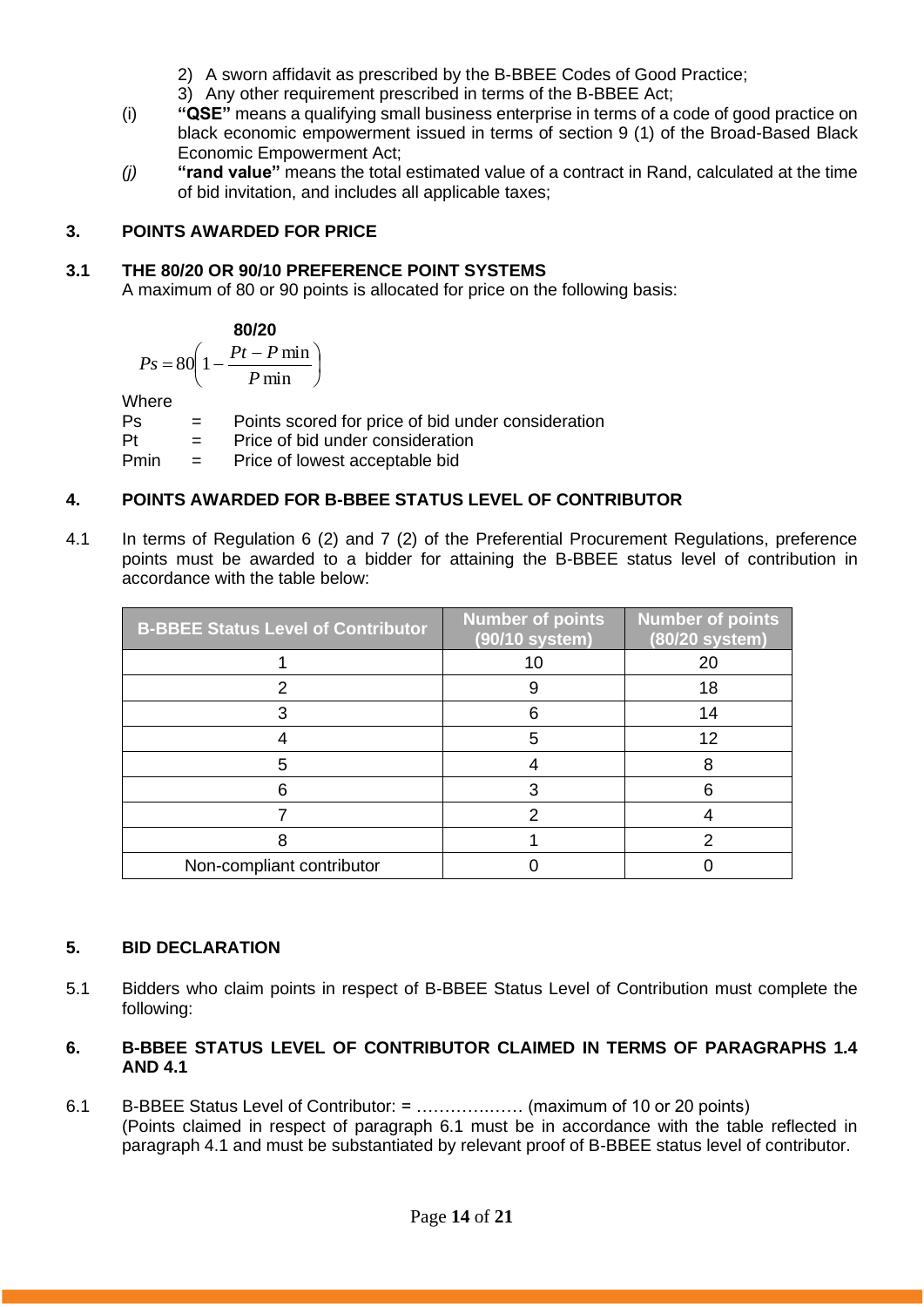# **7. SUB-CONTRACTING**<br>**7.1** Will any portion of the

Will any portion of the contract be sub-contracted?

#### **(***Tick applicable box***)**  $\nabla$ FS  $\nabla$

| lf |  | ves indicate. |  |
|----|--|---------------|--|
|    |  |               |  |

- 7.1.1 If  $\frac{1}{i}$ i) What percentage of the contract will be subcontracted? ............….…………%
	- ii) The name of the sub-contractor …………………..………….…………………….
	- iii) The B-BBEE status level of the sub-contractor .................................…………..
	- iv) Whether the sub-contractor is an EME or QS

*(Tick applicable box***)**

YES NO

v) Specify, by ticking the appropriate box, if subcontracting with an enterprise in terms of the Preferential Procurement Regulations,2017:

| <b>Black people</b><br>Black people who are youth<br>Black people who are women<br>Black people with disabilities<br>Black people living in rural or underdeveloped areas or townships<br>Cooperative owned by black people<br>Black people who are military veterans<br><b>OR</b> | Designated Group: An EME or QSE which is at last 51%<br>owned by: | <b>EME</b> | <b>QSE</b> |
|------------------------------------------------------------------------------------------------------------------------------------------------------------------------------------------------------------------------------------------------------------------------------------|-------------------------------------------------------------------|------------|------------|
|                                                                                                                                                                                                                                                                                    |                                                                   |            |            |
|                                                                                                                                                                                                                                                                                    |                                                                   |            |            |
|                                                                                                                                                                                                                                                                                    |                                                                   |            |            |
|                                                                                                                                                                                                                                                                                    |                                                                   |            |            |
|                                                                                                                                                                                                                                                                                    |                                                                   |            |            |
|                                                                                                                                                                                                                                                                                    |                                                                   |            |            |
|                                                                                                                                                                                                                                                                                    |                                                                   |            |            |
|                                                                                                                                                                                                                                                                                    |                                                                   |            |            |
|                                                                                                                                                                                                                                                                                    | Any EME                                                           |            |            |
| Any QSE                                                                                                                                                                                                                                                                            |                                                                   |            |            |

# 8. **DECLARATION WITH REGARD TO COMPANY/FIRM**

- 8.1 Name of company/firm: ….……………………………………………………………….
- 8.2 VAT registration number: …..……………………………….……………………………
- 8.3 Company registration number: ……….……..…………….…………………………….
- 8.4 TYPE OF COMPANY/ FIRM

# **(***Tick applicable box***)**

- Partnership/ Joint Venture/ Consortium
- One person business/ sole propriety
- Close corporation
- Company
- (Pty) Limited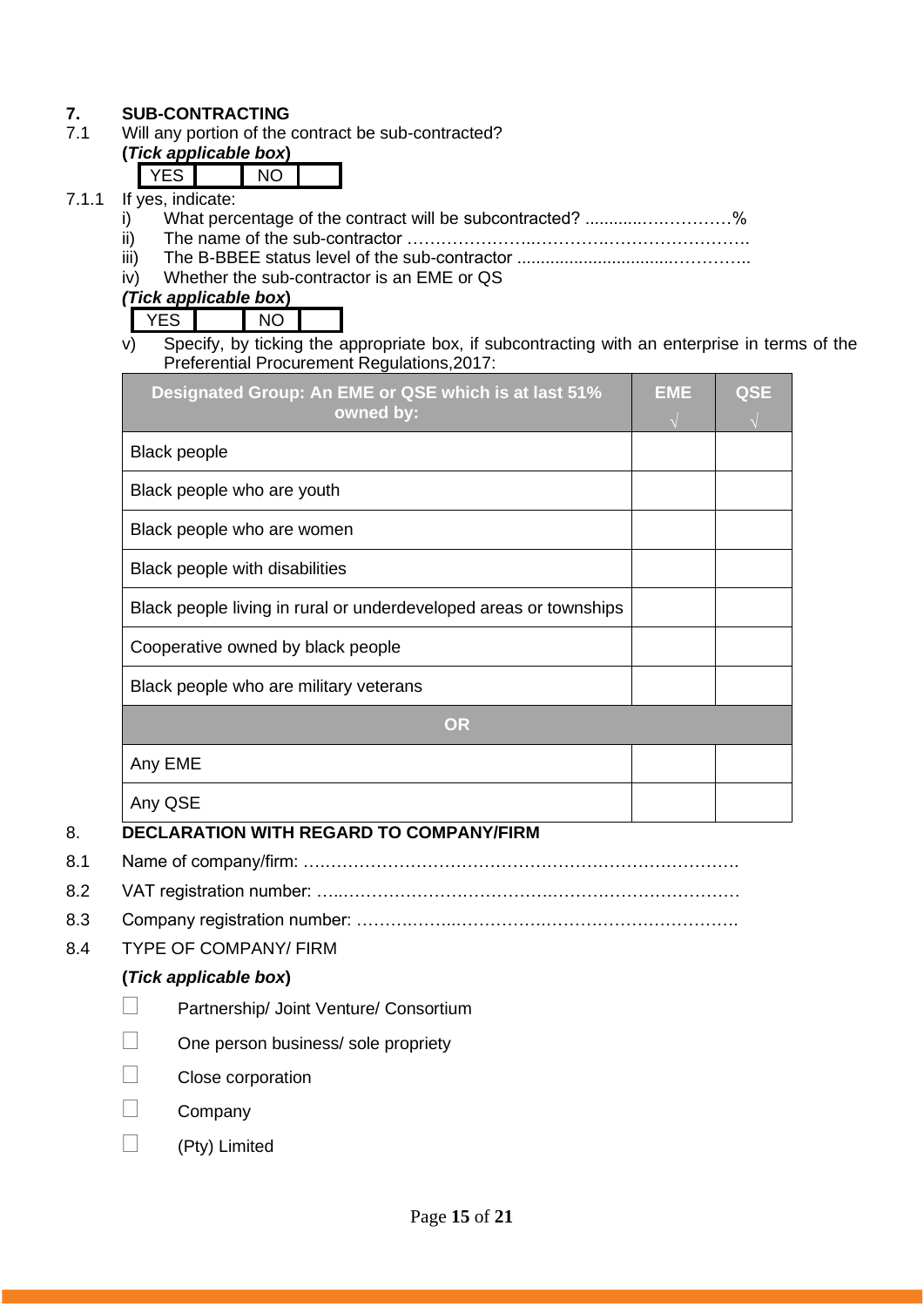8.5 DESCRIBE PRINCIPAL BUSINESS ACTIVITIES

………………………………………………………………………………………………

………………………………………………………………………………………………

………………………………………………………………………………………………

#### 8.6 COMPANY CLASSIFICATION **(***Tick applicable box***)**

- Manufacturer
- $\Box$  Supplier
- $\Box$  Professional service provider
- $\Box$  Other service providers, e.g. transporter, etc.
- 8.7 Total number of years the company/firm has been in business: …..…….……..……………
- 8.8 I/ we, the undersigned, who is / are duly authorised to do so on behalf of the company/firm, certify that the points claimed, based on the B-BBE status level of contributor indicated in paragraphs 1.4 and 6.1 of the foregoing certificate, qualifies the company/ firm for the preference(s) shown and I/ we acknowledge that:
	- i) The information furnished is true and correct;
	- ii) The preference points claimed are in accordance with the General Conditions as indicated in paragraph 1 of this form;
	- iii) In the event of a contract being awarded as a result of points claimed as shown in paragraphs 1.4 and 6.1, the contractor may be required to furnish documentary proof to the satisfaction of the purchaser that the claims are correct;
	- iv) If the B-BBEE status level of contributor has been claimed or obtained on a fraudulent basis or any of the conditions of contract have not been fulfilled, the purchaser may, in addition to any other remedy it may have –
		- (a) disqualify the person from the bidding process;
		- (b) recover costs, losses or damages it has incurred or suffered as a result of that person's conduct;
		- (c) cancel the contract and claim any damages which it has suffered as a result of having to make less favourable arrangements due to such cancellation;
		- (d) recommend that the bidder or contractor, its shareholders and directors, or only the shareholders and directors who acted on a fraudulent basis, be restricted by the National Treasury from obtaining business from any organ of state for a period not exceeding 10 years, after the *audi alteram partem* (hear the other side) rule has been applied; and
		- (e) forward the matter for criminal prosecution.

| <b>WITNESSES</b> |                            |
|------------------|----------------------------|
| $\mathbf 1$      | SIGNATURE(S) OF BIDDERS(S) |
|                  | DATE:                      |
| 2.               |                            |
|                  | .                          |
|                  |                            |
|                  |                            |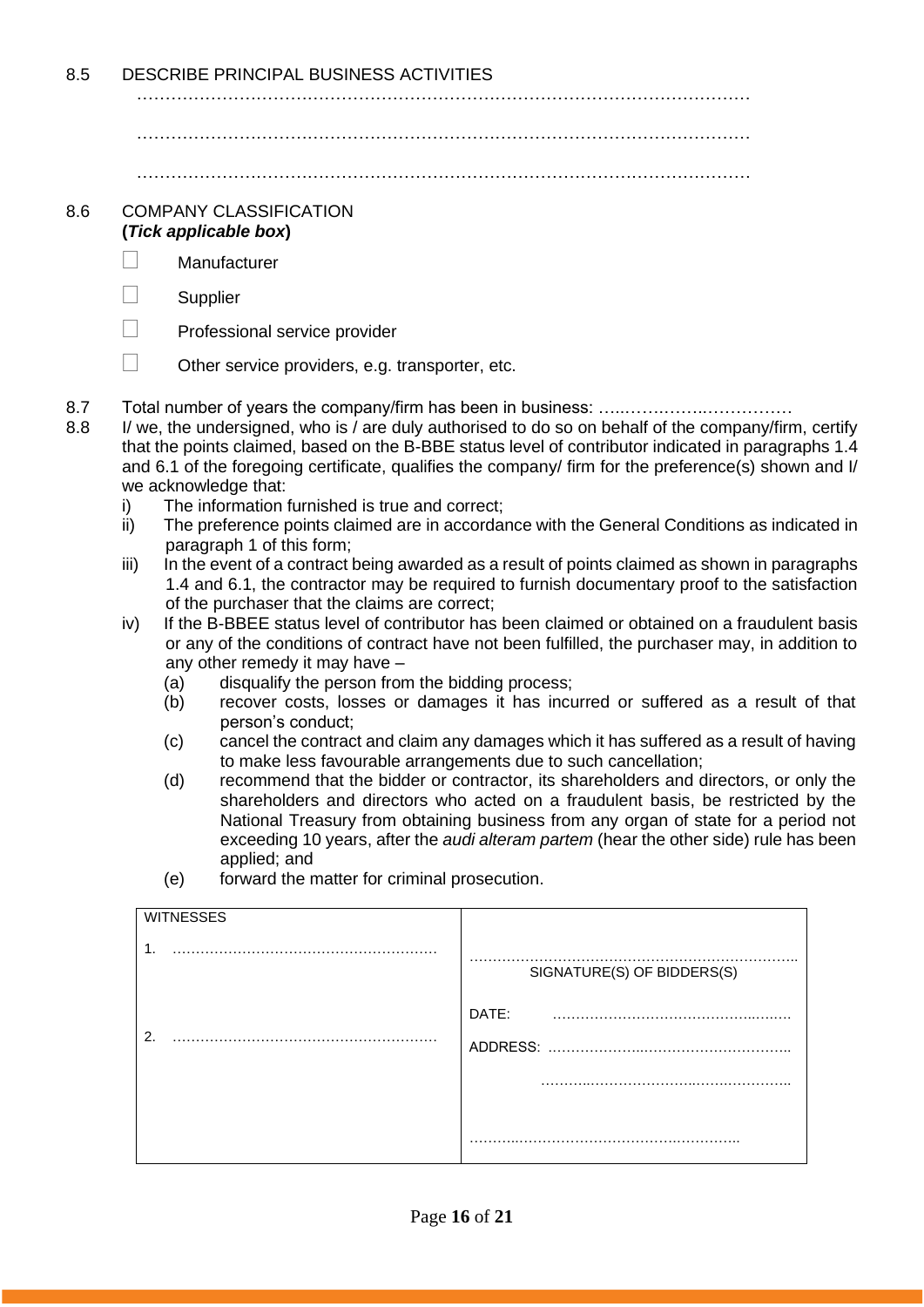## **DECLARATION CERTIFICATE FOR LOCAL PRODUCTION AND CONTENT FOR DESIGNATED SECTORS**

This Standard Bidding Document (SBD) must form part of all bids invited. It contains general information and serves as a declaration form for local content (local production and local content are used interchangeably).

Before completing this declaration, bidders must study the General Conditions, Definitions, Directives applicable in respect of Local Content as prescribed in the Preferential Procurement Regulations, 2011, the South African Bureau of Standards (SABS) approved technical specification number SATS 1286:2011 (Edition 1) and the Guidance on the Calculation of Local Content together with the Local Content Declaration Templates [Annex C (Local Content Declaration: Summary Schedule), D (Imported Content Declaration: Supporting Schedule to Annex C) and E (Local Content Declaration: Supporting Schedule to Annex C)].

# **1. General Conditions**

- 1.1. Preferential Procurement Regulations, 2011 (Regulation 9) makes provision for the promotion of local production and content.
- 1.2. Regulation 9.(1) prescribes that in the case of designated sectors, where in the award of bids local production and content is of critical importance, such bids must be advertised with the specific bidding condition that only locally produced goods, services or works or locally manufactured goods, with a stipulated minimum threshold for local production and content will be considered.
- 1.3. Where necessary, for bids referred to in paragraph 1.2 above, a two stage bidding process may be followed, where the first stage involves a minimum threshold for local production and content and the second stage price and B-BBEE.
- 1.4. A person awarded a contract in relation to a designated sector, may not sub-contract in such a manner that the local production and content of the overall value of the contract is reduced to below the stipulated minimum threshold.
- 1.5. The local content (LC) expressed as a percentage of the bid price must be calculated in accordance with the SABS approved technical specification number SATS 1286: 2011 as follows:

 $LC = [1 - x / y] * 100$ 

**Where** 

- x is the imported content in Rand
- y is the bid bid price in Rand excluding value added tax (VAT)

Prices referred to in the determination of x must be converted to Rand (ZAR) by using the exchange rate published by South African Reserve Bank (SARB) at 12:00 on the date of advertisement of the bid as indicated in paragraph 4.1 below.

## **The SABS approved technical specification number SATS 1286:2011 is accessible on http:/www.thedti.gov.za/industrial development/ip.jsp at no cost.**

- 1.6 A bid may be disqualified if  $-$ 
	- (a) this Declaration Certificate and the Annex C (Local Content Declaration: Summary Schedule) are not submitted as part of the bid documentation; and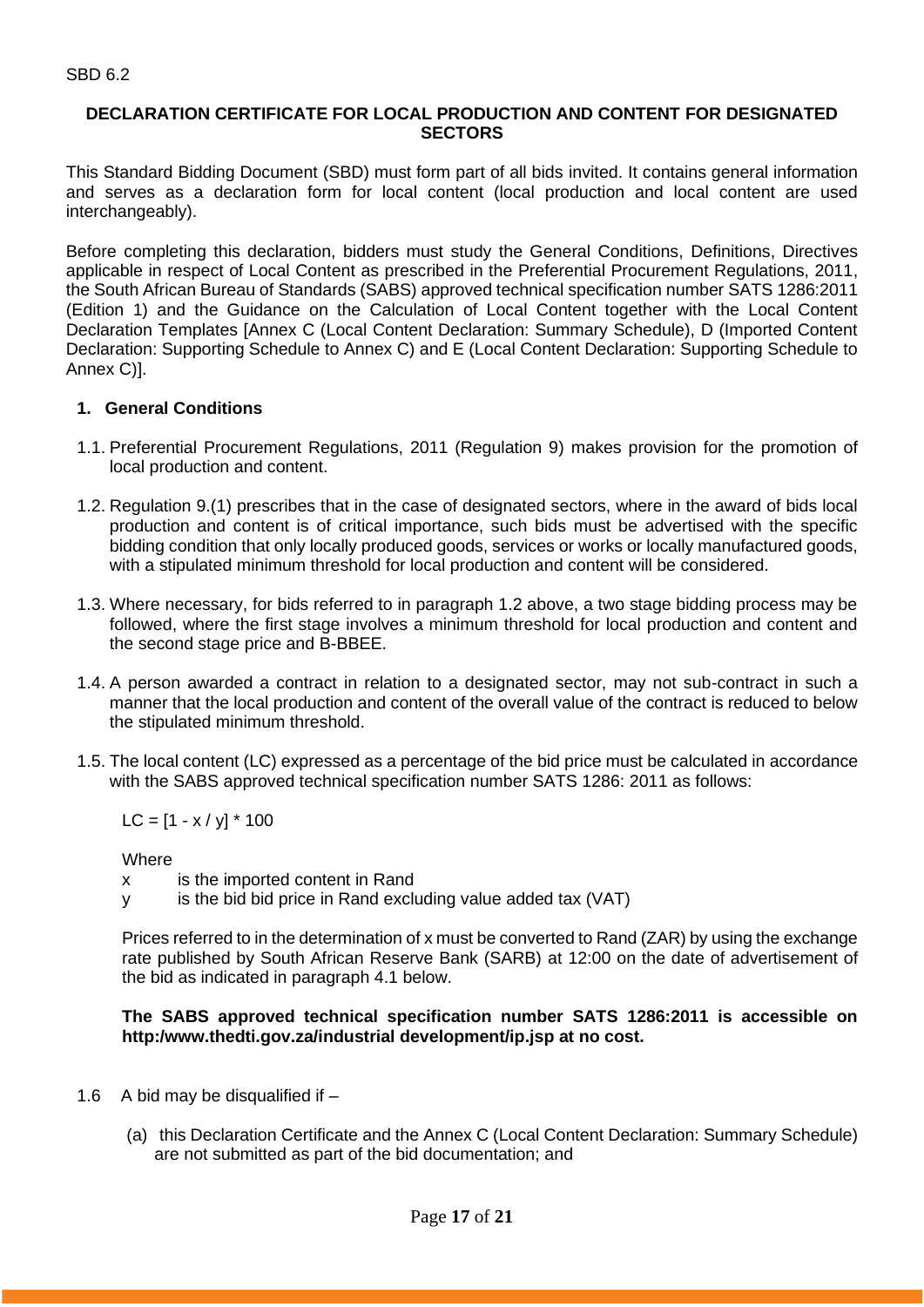(b) the bidder fails to declare that the Local Content Declaration Templates (Annex C, D and E) have been audited and certified as correct.

# **2. Definitions**

- 2.1. **"bid"** includes written price quotations, advertised competitive bids or proposals;
- 2.2. **"bid price"** price offered by the bidder, excluding value added tax (VAT);
- 2.3. **"contract"** means the agreement that results from the acceptance of a bid by an organ of state;
- 2.4. **"designated sector"** means a sector, sub-sector or industry that has been designated by the Department of Trade and Industry in line with national development and industrial policies for local production, where only locally produced services, works or goods or locally manufactured goods meet the stipulated minimum threshold for local production and content;
- 2.5. **"duly sign"** means a Declaration Certificate for Local Content that has been signed by the Chief Financial Officer or other legally responsible person nominated in writing by the Chief Executive, or senior member / person with management responsibility(close corporation, partnership or individual).
- 2.6. **"imported content"** means that portion of the bid price represented by the cost of components, parts or materials which have been or are still to be imported (whether by the supplier or its subcontractors) and which costs are inclusive of the costs abroad (this includes labour or intellectual property costs), plus freight and other direct importation costs, such as landing costs, dock duties, import duty, sales duty or other similar tax or duty at the South African port of entry;
- 2.7. **"local content"** means that portion of the bid price which is not included in the imported content, provided that local manufacture does take place;
- 2.8. **"stipulated minimum threshold"** means that portion of local production and content as determined by the Department of Trade and Industry; and
- 2.9. **"sub-contract"** means the primary contractor's assigning, leasing, making out work to, or employing another person to support such primary contractor in the execution of part of a project in terms of the contract.
- **3. The stipulated minimum threshold(s) for local production and content (refer to Annex A of SATS 1286:2011) for this bid is/are as follows:**

| Description of services, works or goods | Stipulated minimum threshold |
|-----------------------------------------|------------------------------|
|                                         | %                            |
|                                         | %                            |
|                                         | %                            |

4. Does any portion of the services, works or goods offered have any imported content?

(*Tick applicable box*)

4.1 If yes, the rate(s) of exchange to be used in this bid to calculate the local content as prescribed in paragraph 1.5 of the general conditions must be the rate(s) published by SARB for the specific currency at 12:00 on the date of advertisement of the bid.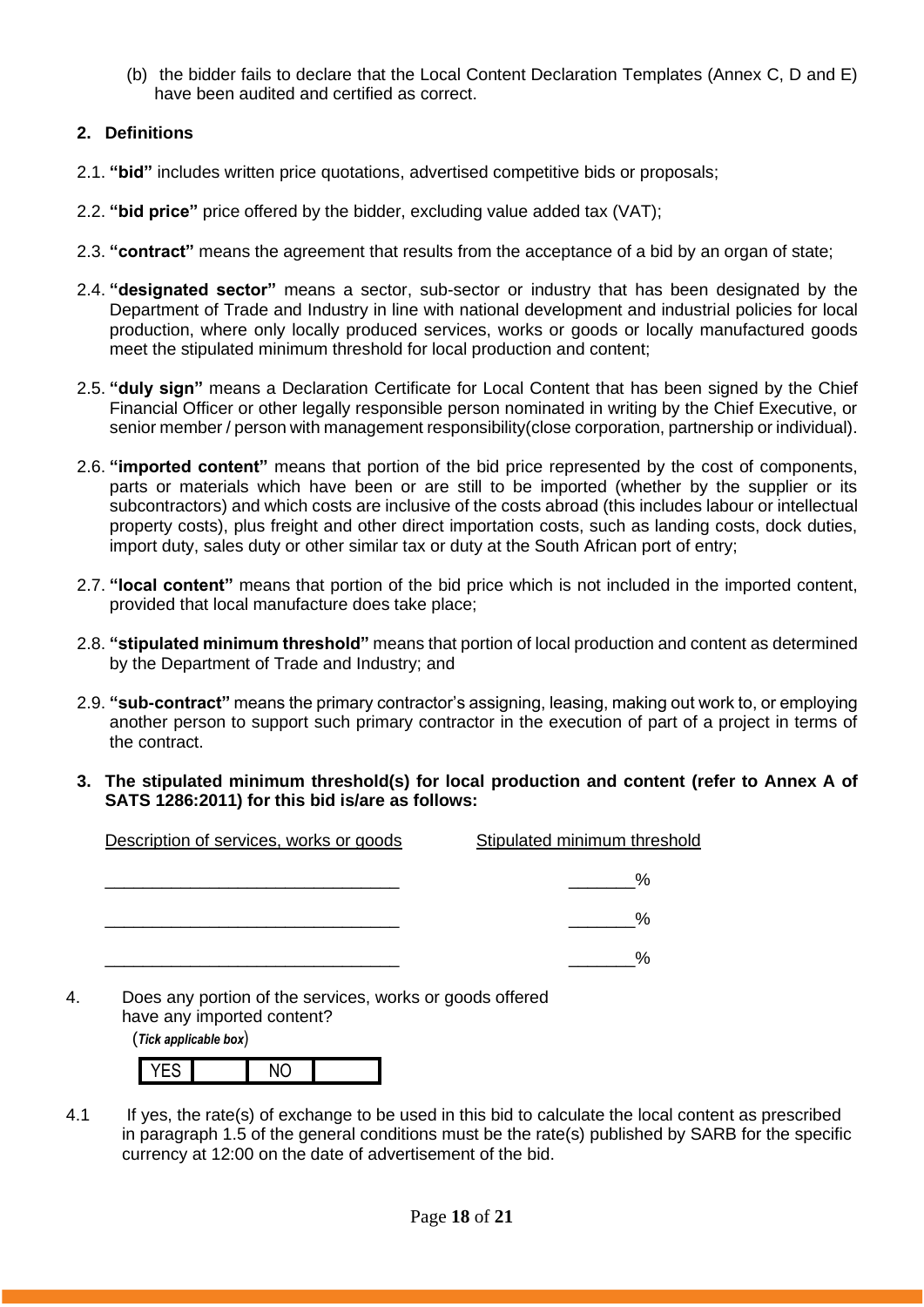The relevant rates of exchange information is accessible on [www.reservebank.co.za](http://www.reservebank.co.za/)**.**

Indicate the rate(s) of exchange against the appropriate currency in the table below (refer to Annex A of SATS 1286:2011):

| <b>Currency</b>       | <b>Rates of exchange</b> |
|-----------------------|--------------------------|
| <b>US Dollar</b>      |                          |
| <b>Pound Sterling</b> |                          |
| Euro                  |                          |
| Yen                   |                          |
| Other                 |                          |

NB: Bidders must submit proof of the SARB rate (s) of exchange used.

5. Were the Local Content Declaration Templates (Annex C, D and E) audited and certified as correct?

(*Tick applicable box*)



- 5.1. If yes, provide the following particulars:
	- (a) Full name of auditor: ………………………………………………………
	- (b) Practice number: ………………………………………………………………………..
	- (c) Telephone and cell number: ……………………………………………………………….
	- (d) Email address: ………………………………………………………………………..

(Documentary proof regarding the declaration will, when required, be submitted to the satisfaction of the Accounting Officer / Accounting Authority)

6. Where, after the award of a bid, challenges are experienced in meeting the stipulated minimum threshold for local content the dti must be informed accordingly in order for the dti to verify and in consultation with the AO/AA provide directives in this regard.

#### **LOCAL CONTENT DECLARATION (REFER TO ANNEX B OF SATS 1286:2011)**

**LOCAL CONTENT DECLARATION BY CHIEF FINANCIAL OFFICER OR OTHER LEGALLY RESPONSIBLE PERSON NOMINATED IN WRITING BY THE CHIEF EXECUTIVE OR SENIOR MEMBER/PERSON WITH MANAGEMENT RESPONSIBILITY (CLOSE CORPORATION, PARTNERSHIP OR INDIVIDUAL)** 

**IN RESPECT OF BID NO.** .................................................................................

**ISSUED BY:** (Procurement Authority / Name of Institution):

......................................................................................................................... NB

1 The obligation to complete, duly sign and submit this declaration cannot be transferred to an external authorized representative, auditor or any other third party acting on behalf of the bidder.

2 Guidance on the Calculation of Local Content together with Local Content Declaration Templates (Annex C, D and E) is accessible on [http://www.thdti.gov.za/industrial](http://www.thdti.gov.za/industrial%20development/ip.jsp)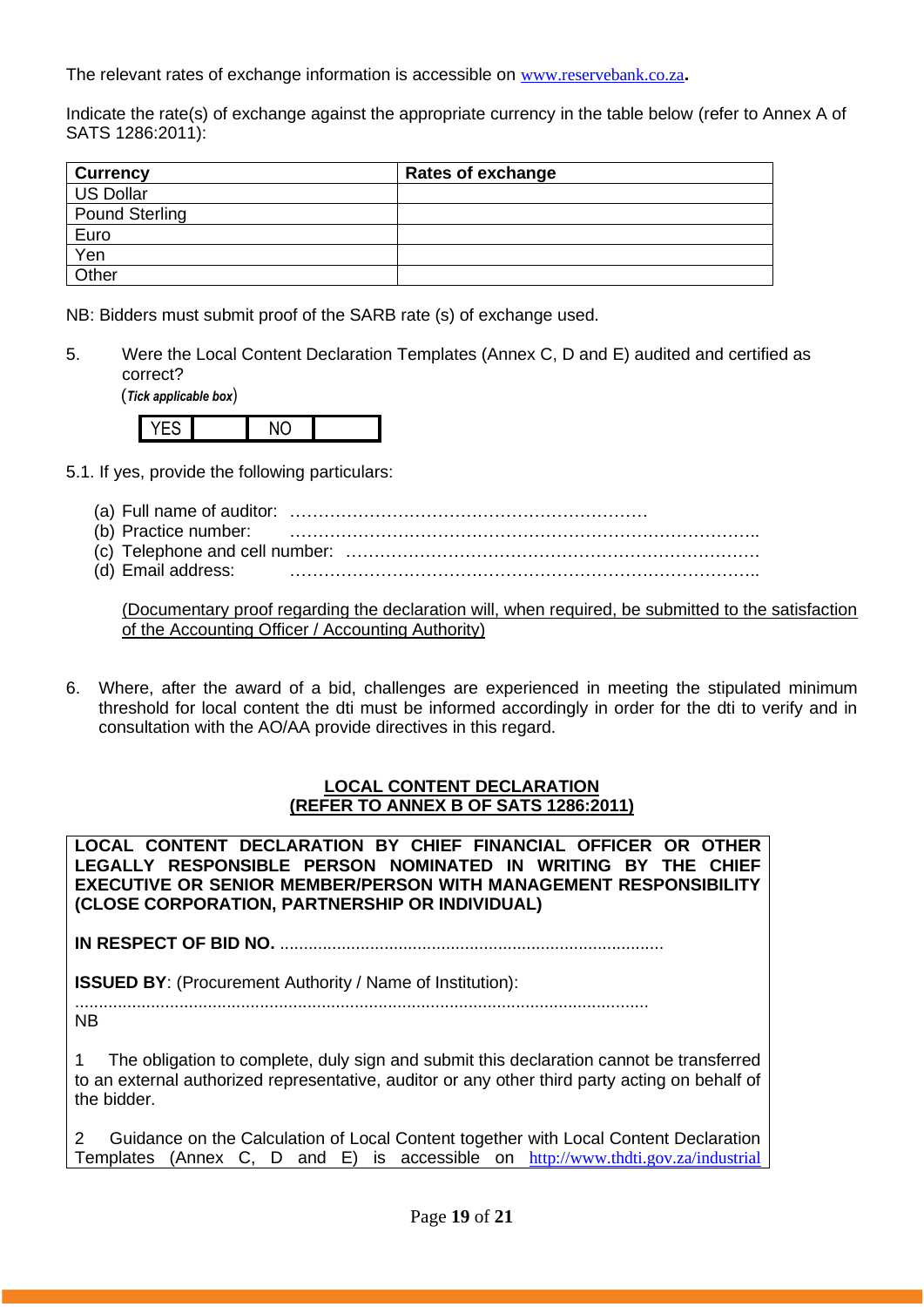[development/ip.jsp](http://www.thdti.gov.za/industrial%20development/ip.jsp). Bidders should first complete Declaration D. After completing Declaration D, bidders should complete Declaration E and then consolidate the information on Declaration C. **Declaration C should be submitted with the bid documentation at the closing date and time of the bid in order to substantiate the declaration made in paragraph (c) below.** Declarations D and E should be kept by the bidders for verification purposes for a period of at least 5 years. The successful bidder is required to continuously update Declarations C, D and E with the actual values for the duration of the contract.

| entity), the following: |  |
|-------------------------|--|

(a) The facts contained herein are within my own personal knowledge.

- (b) I have satisfied myself that:
	- (i) the goods/services/works to be delivered in terms of the above-specified bid comply with the minimum local content requirements as specified in the bid, and as measured in terms of SATS 1286:2011; and
	- (ii) the declaration templates have been audited and certified to be correct.

(c) The local content percentage (%) indicated below has been calculated using the formula given in clause 3 of SATS 1286:2011, the rates of exchange indicated in paragraph 4.1 above and the information contained in Declaration D and E which has been consolidated in Declaration C:

| Bid price, excluding VAT (y)                                       | R |
|--------------------------------------------------------------------|---|
| Imported content (x), as calculated in terms of SATS 1286:2011     | R |
| Stipulated minimum threshold for local content (paragraph 3 above) |   |
| Local content %, as calculated in terms of SATS 1286:2011          |   |

**If the bid is for more than one product, the local content percentages for each product contained in Declaration C shall be used instead of the table above.** 

**The local content percentages for each product has been calculated using the formula given in clause 3 of SATS 1286:2011, the rates of exchange indicated in paragraph 4.1 above and the information contained in Declaration D and E.**

(d) I accept that the Procurement Authority / Institution has the right to request that the local content be verified in terms of the requirements of SATS 1286:2011.

(e) I understand that the awarding of the bid is dependent on the accuracy of the information furnished in this application. I also understand that the submission of incorrect data, or data that are not verifiable as described in SATS 1286:2011, may result in the Procurement Authority / Institution imposing any or all of the remedies as provided for in Regulation 13 of the Preferential Procurement Regulations, 2011 promulgated under the Preferential Policy Framework Act (PPPFA), 2000 (Act No. 5 of 2000).

| <b>SIGNATURE:</b>    | <b>DATE:</b> |
|----------------------|--------------|
| <b>WITNESS No. 1</b> | <b>DATE:</b> |
| <b>WITNESS No. 2</b> | DATE:        |